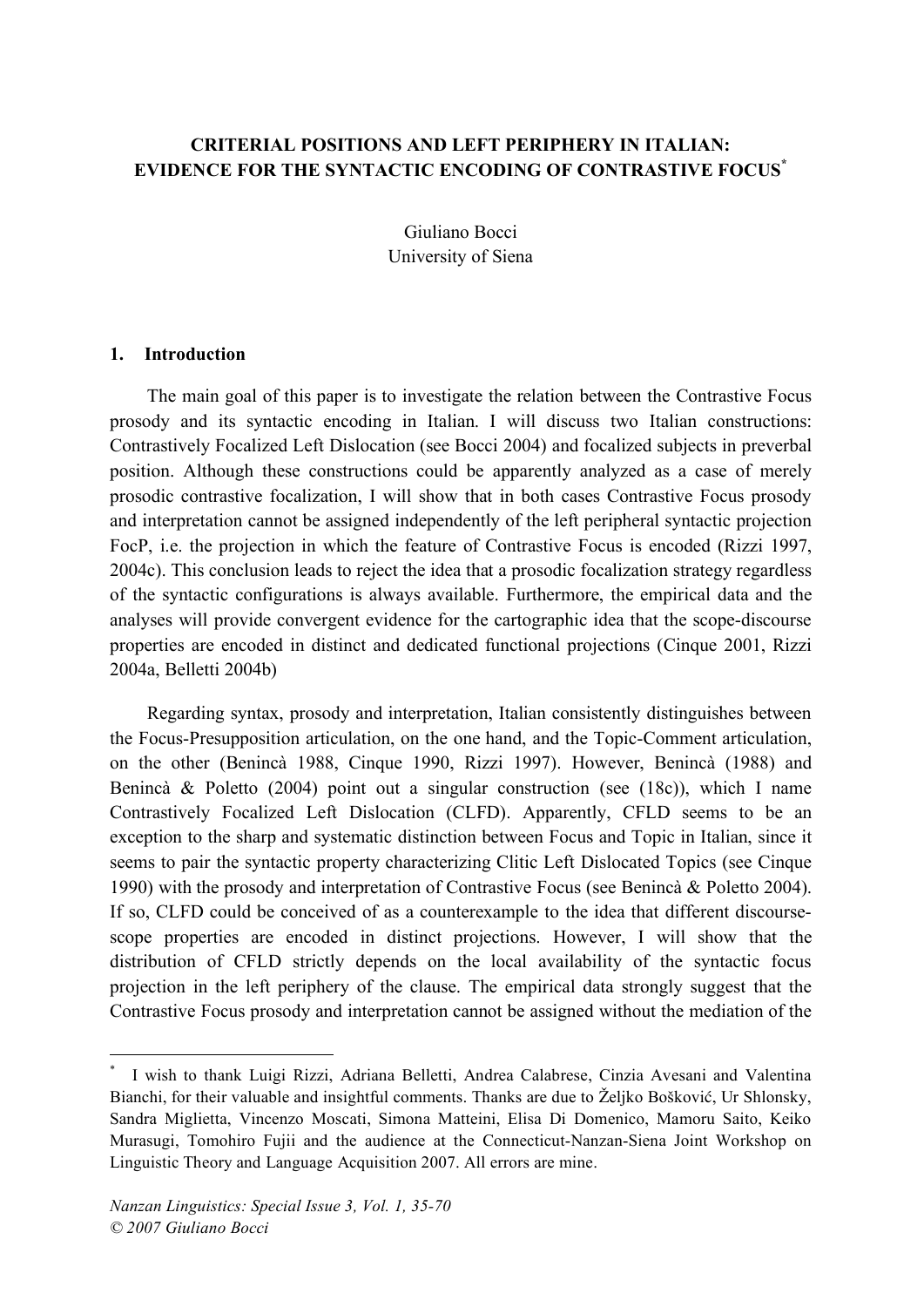specific syntactic projection, in which the relevant features are encoded. Accordingly, CFLD does not constitute an exception to the Split CP model, but it provides convergent evidence for this model. Along these lines, I will propose an analysis of CFLD in terms of complex head formation fully compatible with the criterial approach (Rizzi 2004c).

The second issue that I will discuss concerns the subjects focalized in preverbal position. If a subject could be focalized *in situ* in the high IP-internal subject position (Cardinaletti 2004), then it would be focalized by means of a merely prosodic strategy in which the focus projection in the left periphery does not play any role. In this case, Italian would have two disjointed mechanisms to assign Contrastive Focus: a syntactic mechanism, in which the Contrastive Focus feature is encoded in the projection FocP in the left periphery and a purely prosodic mechanism independent of FocP. Through different arguments, I will show that a subject focalized in preverbal position cannot occupy the IP-internal position, but it is obligatory fronted to the focus projection in the left periphery with a quanficational movement, which takes place directly from a predicate-internal position and skips the high IP internal subject position, as expected under the Criterial framework and the Subject Criterion proposed by Rizzi & Shlonsky (2004).

The paper is organized as follows. In 2. I briefly discuss the properties of the left periphery of the clause in Italian and the criterial approach proposed by Rizzi (1997, 2004c). In 3.1-3.4 I discuss the properties of the CFLD construction and the theoretical problems it raises (Benincà & Poletto 2004, Bocci 2004). In 3.5 I show that the distribution of CFLD follows on from the distribution of FocP and, on the basis of this conclusion, in 3.6 I propose an analysis of CFLD in terms of complex head. In 3.7 I discuss a convergent piece of evidence in favor of this analysis and in 3.8 I briefly sum up the results of the investigation. In 4.1 I discuss the issues raised by the subjects focalized in preverbal position formulating two hypotheses. In 4.2 these hypotheses are reformulated by taking into consideration the Subject Criterion proposed by Rizzi (2004c). Furthermore, I discuss data from Rural Florentine (Brandi & Cordin 1981) in 4.3, the results of the "ne"-cliticization test in standard Italian in 4.4, WCO effects in 4.5, Principle C and reconstruction effects in 4.6. In 4.7 I briefly sum up the results of the discussion on focalized subject. Finally, in 5 I review the results of the investigation on CFLD and focalized subjects, speculating on its theoretical significance.

### **2. Background**

### **2.1. Criterial Positions in the Left Periphery**

Rizzi (1997) argues that CP is to be split into different layers consisting in distinct and ordered functional heads and their projections. In his model, the CP domain is closed upward by the head of Force and downward by the head of Finiteness. Force encodes the features responsible for the sentence type (question, declarative, imperative, …), while Finiteness sums up the inflectional properties of the IP domain. Between these boundaries, Rizzi locates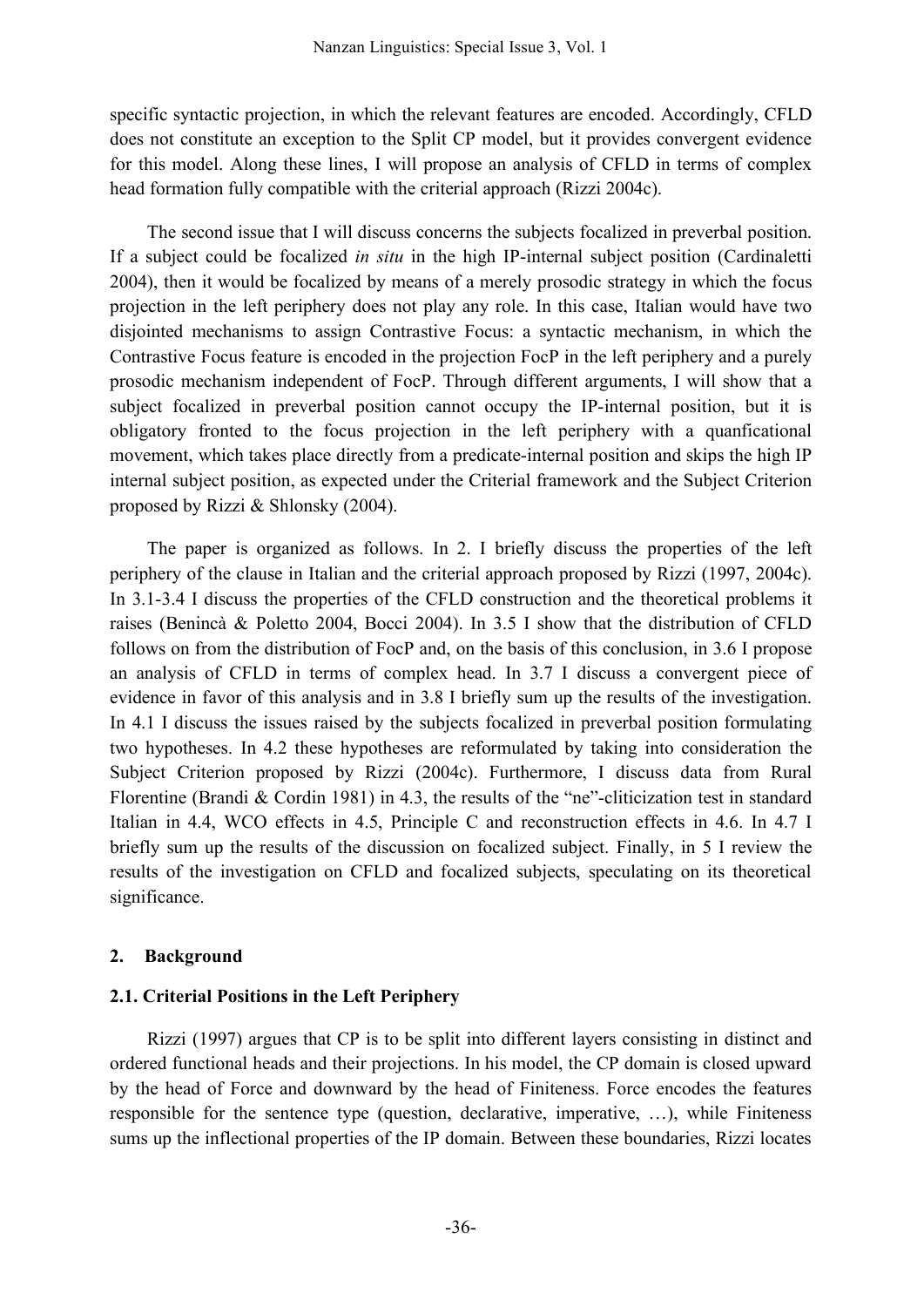a system of heads dedicated to express specific scope-discourse properties, i.e. the heads of Topic and Focus. The model proposed by Rizzi (1997) with particular reference to Italian is sketched in (1) (the  $*$  mark indicates recursive projections).

(1) Force  $\ldots$  Top(ic)<sup>\*</sup>  $\ldots$  Foc(us)  $\ldots$  Top(ic)<sup>\*</sup>  $\ldots$  Fin(iteness) (from Rizzi 1997)

The scope-discourse features encoded in these dedicated positions are regulated by Criteria (Rizzi 1997 and 2004b). The Criteria are a special class of principles which require spec-head agreement with respect to the features of the relevant class (wh, top, foc... for questions, Topic, Focus…). A functional head endowed with a certain scope-discourse feature, acting as criterial probe, attracts a phrase bearing the same feature (criterial goal) into its specifier. The local spec-head agreement satisfies the pertinent Criterion. As a first approximation, the format of the Criteria is defined as in (2).

(2) F Criterion

 $XP_F$  and  $Z_F$  must be in a spec-head configuration, for F=Q, Top, Foc and so on... – formulation from Rizzi (2004c), then redefined in Rizzi & Shlonsky (2004) –

In this way, an element hosted in the specifier of a Topic head is interpreted as Topic, whereas the complement of this head is interpreted as Comment (see (3)). Likewise, a phrase hosted in the specifier of the Focus head is interpreted as focalized, while its complement is interpreted as Presupposition (see (4)). In this view, an element is first merged in the position in which it is semantically selected. Then, it may be merged again in a position dedicated to express its scope-discourse properties. The first merge position and the criterial one reflect the duality of semantics as discussed by Chomsky (2001, 2005).



In this model, a phrase can never pick up discourse properties from an intermediate position in an A' chain. The "Criterial Freezing" principle proposed by Rizzi (2004c), blocks a phrase in the position where it satisfies a Criterion (see (5)).

(5) Criterial Freezing (from Rizzi 2004c)

A phrase meeting a Criterion is frozen in place.

As a result of the "Criterial Freezing" Principle, a phrase can be endowed with the discursive properties picked up only from one position. Nevertheless, the operation of head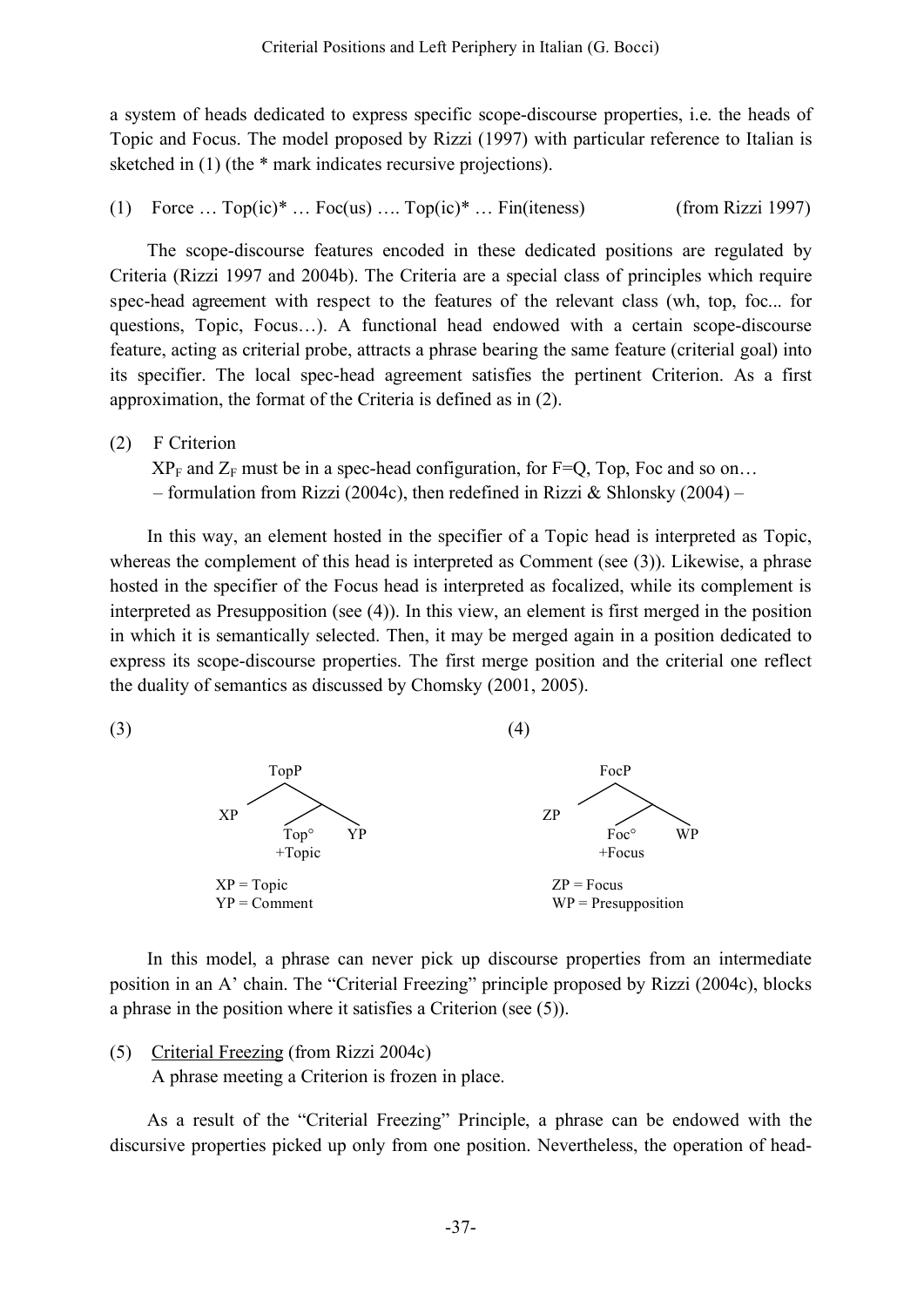to-head movement can generate clusters of discursive properties by creating complex heads, which are assumed not to be syntactic primitives (Rizzi 2004b:7-8). In this way, a phrase can pick up distinct discursive properties without violating the Criterial Freezing restriction.

# **2.2. Topic and Focus in the Left Periphery of the Clause**

In contrast to English, Italian sharply distinguishes between the Topic-Comment articulation, on the one hand, and the Focus-Presupposition one on the other. The two articulations consistently differ in interpretation, prosody and syntax.

Looking at the left peripheral focus properties in Italian, we can observe that this focus projection cannot merely express new information, but it is specialized to convey Contrastive Focus (CF). In the exchange in (6), Speaker B's utterance in (6b) is not an appropriate answer to Speaker A's genuine question. The new information phrase "Maria" cannot be moved to the left periphery, but must appear in postverbal position, as in (6c). Adopting Belletti's (2004b) analysis, we can assume that the new information phrase in (6c) is hosted in the low IP-internal Focus position reserved for new information focus.

- (6) a. -A: Chi hai incontrato? Who did you meet?
	- b.  $-B:$   $\#$ Maria ho incontrato.  $\epsilon$ . -B': Ho incontrato Maria. Mary [I] met  $\blacksquare$

As illustrated by the contrast between (6b) and (7b), a phrase can be moved to the left peripheral focus position only if it is characterized by Contrastive Focus interpretation.<sup>1</sup> In Italian, however, contrastively focalized phrases can also appear *in situ* as in (7c). Following a traditional view (Chomsky 1976, Rizzi 1997 and Krika 2006, among many others), I assume that a contrastively focalized phrase can covertly move to the specifier of FocP. Or, in terms of the Criterial approach, the Focus Criterion can be satisfied at LF.

- (7) a. -A: Mi hanno detto che hai incontrato Lucia Domenica. Come l'hai trovata? [They] told me that you met Lucia Sunday. How did you find her?
	- b. -B: VERONICA ho incontrato Domenica (, non Lucia)!<sup>2</sup> VERONICA  $[I]$  met  $[on]$  Sunday (, not Lucy)!

 $1$  Accordingly, the featural content of the left peripheral Foc head – dedicated to express Contrastive Focus – and the one of the low IP-internal Focus projection must be kept distinct. Even though alternative approaches based on featural compositionality are plausible, I will assume for the sake of concreteness that Foc° is endowed with the feature [+Contrastive Focus].

<sup>&</sup>lt;sup>2</sup> I use capital letters to indicate an element which bears the nuclear pitch accent L+H<sup>\*</sup>. This pitch accent is systematically associated with the elements in Contrastive Focus. See further discussion.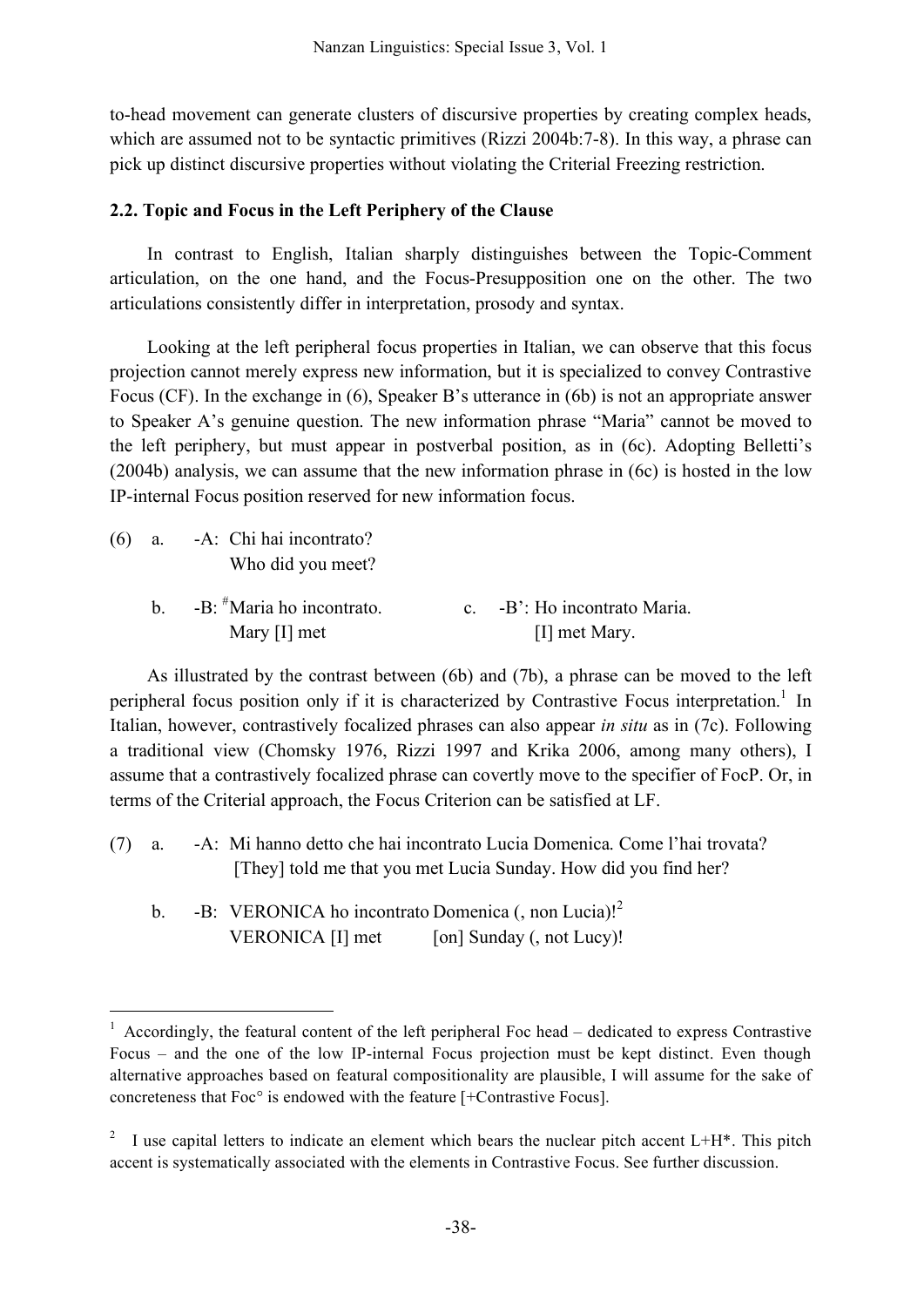# c. -B': Ho incontrato VERONICA Domenica (, non Lucia) [I] met VERONICA [on] Sunday(, not Lucia)!

In the exchange in (7), the Presupposition of Contrastive Focus is interpreted as an open sentence containing a variable bound by the Contrastively Focalized constituent. Speaker B asserts a proposition where the element in CF holds for the predicate phrase, namely the Presupposition. But at the same time, he denies that the same predicate phrase holds for a different and alternative element contextually identified (Calabrese 1992, Drubig 2003, Kiss 1998, Vallduví & Vilkuna 1998). Even if the negative tag representing the denied element is omitted, it is necessarily implicit.

When the Contrastive Focus projection in the left periphery is activated, a specific set of phonological properties – the "prosody of contrast focus" – consistently characterizes the whole Focus-Presupposition articulation (Bocci & Avesani 2005). The last lexically stressed syllable of the CFed phrase is associated with a L+H\* nuclear pitch accent followed by a Lphrase accent.<sup>3</sup> The Presupposition is completely deaccented since no postfocal pitch accent is admitted in "standard" Italian (Bocci & Avesani 2005 and references cited therein). The intonational contour of (7b) is sketched in (8) (see also (27)).



(8) VERONICA ho incontrato Domenica! VERONICA [I] met [on] Sunday!

In Italian, and more generally in Romance, the Topic-Comment articulation is typically realized by the Clitic Left Dislocation (ClLD) construction (Benincà 1988, Cinque 1990, Cecchetto 2000, Benincà & Poletto 2004). <sup>4</sup> Consider, for instance, (9).

- (9) a. -A: Ho ricevuto una lettera dalle sorelle di Gianni la settimana scorsa. I got a letter from Gianni's sisters last week.
	- b. -B: Veronica, l'ho incontrata Domenica. Veronica, [I] her- met [on] Sunday.

'As for Veronica, I met her on Sunday.'

A clitic left dislocated Topic is old information selected from the common ground and made salient with respect to the predication expressed in the Comment. Looking at (9), for instance, we are led to assume that Veronica is one of Gianni's sisters by the fact that

Even when the Contrastive Focus phrase appears *in situ*, it is associated with the L+H\* nuclear pitch accent (or the allotone H+H\*). See Avesani & Vayra (2003).

<sup>&</sup>lt;sup>4</sup> ClLD is a construction distinct from Hanging Topic, independently available in Italian (Benincà 1988, Cinque 1990, Benincà & Poletto 2004).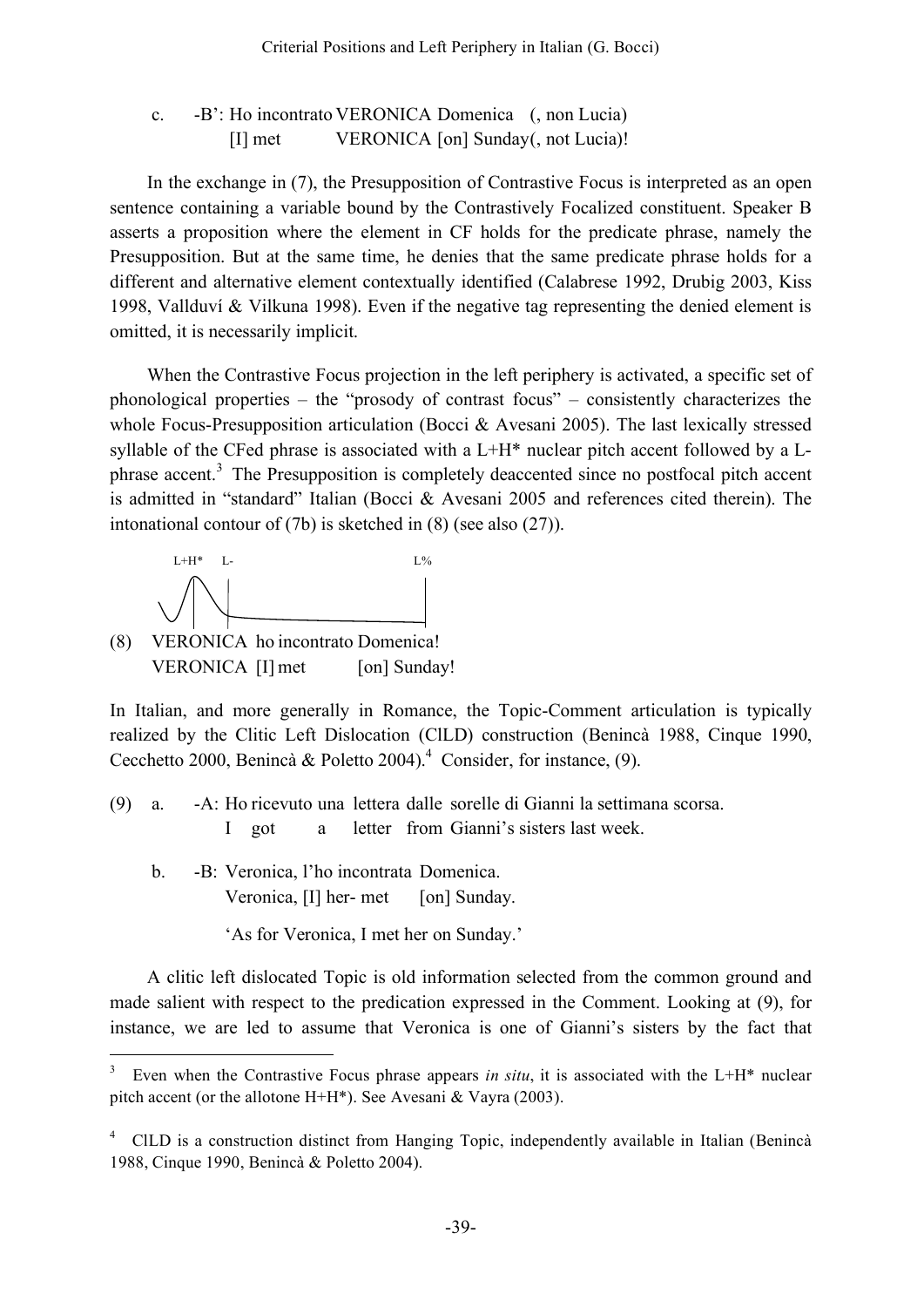Veronica is clitic left dislocated in Speaker B's reply. In this sense, Veronica would be an instance of Partial Topic (see Büring 1997).

Unlike Contrastive Focus, a clitic left dislocated Topic can be associated with different typologies of pitch accents, for instance  $L^*$ +H or  $H^+L^*$ , and it can be delimited by a L or H boundary tone. Moreover, unlike Presupposition, Comment is never deaccented. In any case, it must carry a nuclear pitch accent (Bocci & Avesani 2005). Following Büring (1997:57), we can informally and provisionally adopt the idea that what is in Topic is not focalized (for a relevant exception, see the case of the CFLD construction analyzed in 3.). If we assume that a sentence must express focus (Büring 1997), focal information will be typically expressed within the Comment. Accordingly, a nuclear pitch accent associated with Focus occurs in Comment (Bocci 2005). A potential intonational contour of (9b) is sketched in (10).



As for syntax, in Italian Contrastive Focus and Clitic Left Dislocation differ in a number of respects in Italian. In this section, I will mention just three differences among the several ones proposed mainly by Benincà (1988), Cinque (1990) Rizzi (1997) and Benincà & Poletto (2004). In the first place, a very clear difference is observable in case of fronted direct objects. A Clitic Left Dislocated Topic can involve a resumptive clitic within its Comment. If the topicalized constituent is a direct object, the clitic is obligatory. Note that if object clitic and past participle cooccur, the latter obligatorily agrees in gender and number with the former. The lack of clitic after the topicalized direct object in (11c) involves a straightforward degradation.

|  | (11) a. - A: Quando hai incontrato le sorelle di Gianni? |
|--|----------------------------------------------------------|
|  | When did you meet Gianni's sisters?                      |
|  |                                                          |

- b. -B: Veronica, l'ho incontrata Domenica. Veronica, [I] her- met [on] Sunday.
- c. -B':\*Veronica, ho incontrato Domenica. Veronica,  $[I]$  Ø- met [on] Sunday.

In contrast, a direct object focalized in the left periphery cannot be resumed by a clitic, as illustrated in (12).

(12) a. VERONICA ho incontrato Domenica (, non Lucia)! VERONICA  $[I]$   $\emptyset$ - met [on] Sunday (, not Lucy)!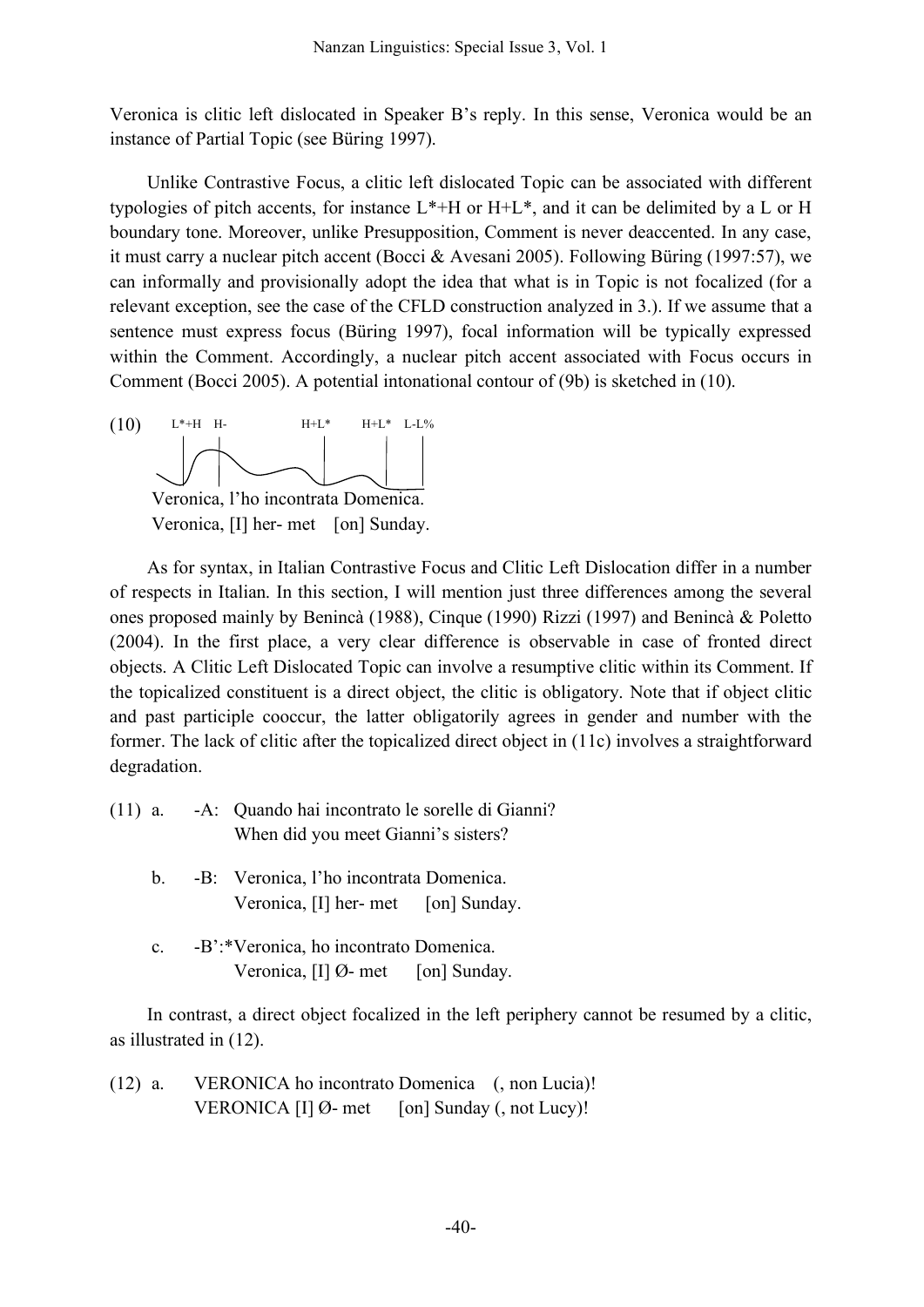# b. \*VERONICA l'ho incontrata Domenica (, non Lucia)! VERONICA  $[I]$  her- met  $[on]$  Sunday (, not Lucy)!

Comparing (11) and (12), we can observe that the clitic occurrence is incompatible with Contrastive Focus, while it is mandatory in case of Clitic Left Dislocation. The judgments about sentences like the ones in (11) and (12) are very sharp, in such a way that one can conclude that the clitic occurrence in case of fronted direct objects is the most distinctive syntactic clue to distinguish between Topic and Contrastive Focus.

In the second place, another important difference between Topic and Focus is the fact that the A' dependencies involved by Contrastive Focus are quantificational, whereas the ones involved by Clitic Left Dislocation are nonquantificational. As shown in the contrast between (13) and (14), the former are sensitive to WCO effects, while the latter are not.

| (13) | $^{22}$ GIANNI <sub>i</sub> sua <sub>i</sub> madre ha sempre apprezzato! |                 |  |  |
|------|--------------------------------------------------------------------------|-----------------|--|--|
|      | $GIANNIi hisi mother always appreciated!$                                |                 |  |  |
|      | $O(bject)$ S(ubject)                                                     | $V(\text{erb})$ |  |  |
|      |                                                                          |                 |  |  |

(14) Giovannii, suai madre lo ha sempre apprezzato. Giovanni<sub>i</sub>, his<sub>i</sub> mother always him-appreciated. O S cl(itic)-V

Finally, it is worth reminding that many ClLDed topics can easily cooccur in the same clause, while just one constituent can be contrastively focalized, as respectively illustrated in (15) and (16). By the way, many Topic projections can be activated along with the Focus layer, as shown in (17).

- (15) a. A Giovanni, Lucia l'ho presentata Domenica. To Giovanni, Lucia [I] to-him-her-introduced [on] Sunday
	- b. Il libro credo che a Carlo sia sicuro che non glielo daranno mai.<sup>5</sup> The book, [I] think that to Carlo it is certain that [they] to him-it- will never give.

'I think that it is certain that they will never give the book to Carlo.'

(16) \*A GIOVANNI VERONICA ho presentato Domenica. TO GIOVANNI VERONICA [I] introduced Sunday

'I introduced VERONICA TO GIOVANNI on Sunday.'

(17) Credo che Domenica QUESTOa Gianni i tuoi amici avrebbero dovuto spiegargli. ... FORCE TOP FOC TOP S V-clitic. I believe that Sunday THIS to Gianni your friends should have to-him explained.

Adapted from Cinque (1990:63).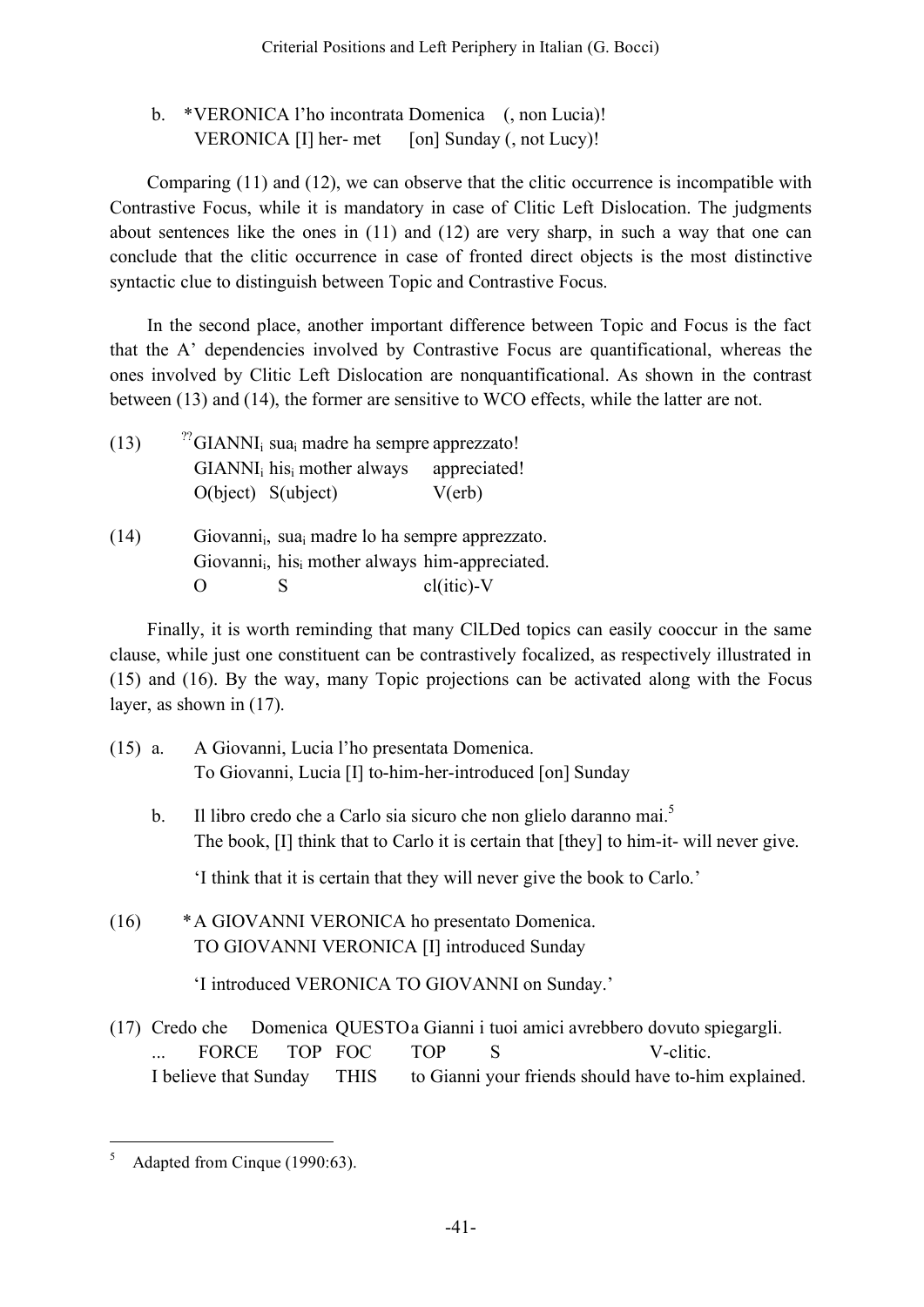### **3. Contrastively Focalized Left Dislocation**

### **3.1. Contrastively Focalized Left Dislocation: An Unusual Case**

As briefly discussed in the preceding section, Italian consistently distinguishes between Topic and Focus with respect to interpretation, prosody and syntax. However, despite this clear picture, there is a singular exception constituted by the construction which I name Contrastively Focalized Left Dislocation (CFLD) (see Benincà 1988, Benincà & Poletto 2004 and Bocci 2005). In a special echo-context (see below) a direct object fronted to the left periphery and characterized by interpretation and prosody of Contrastive Focus can unexpectedly be resumed by a clitic. The relevant example of CFLD is (18c) and it should be compared with (18b) which is a typical instance of Contrastive Focus. Note that in (18c) the past participle agrees with the object, as always observed when the object clitic and the past participle cooccur.

- (18) a. -A: Ha detto che il tappeto l'ha comprato l'anno scorso. [S/he] said that the carpet [s/he] it-bought last year.
	- b. -B: No, ti sbagli. Ha detto che LA POLTRONA ha comprato l'anno scorso (, non tappeto)! No, you are wrong. [S/he] said that THE ARMCHAIR [s/he] bought last year (, not the carpet)!
	- c. -B': No, ti sbagli. Ha detto che LA POLTRONA ha l'comprata l'anno scorso (, non tappeto)! No, you are wrong. [S/he] said that THE ARMCHAIR [s/he] it- bought last year (, not the carpet)!

It is worth underlining that the instance of CFLD in (18c) does not sound as a metalinguistic contradiction, but as a genuine and natural case of Contrastive Focus. As I will briefly discuss in 2.3, CFLD and CF are characterized by the analogous interpretive and prosodic properties. As mentioned in the previous section, the occurrence of the resumptive clitic is obligatory in case of a topicalized direct object, while it results into a straightforward degradation in case of Contrastive Focus, as illustrated in (12). However, in the special cases of CFLD as (18), whose availability will be discussed in detail (see also Bocci 2005), a fronted direct object characterized by interpretation and prosody of Contrastive Focus can be felicitously followed by a resumptive clitic, which is the most distinctive syntactic property disambiguating between Focus and Topic, as observed in (11) and (12). Therefore, CFLD seems to mix the interpretative and prosodic properties of Contrastive Focus and the syntactic ones of ClLDed topic. Apparently, the data in (18) could be viewed as an exception or even a counterexample to the assumption that the left periphery hosts distinct syntactic positions dedicated to the expression of specific discourse properties. In contrast, I will show that at a closer investigation ClLD can be accounted for within the split-CP model. Moreover, the analysis of ClLD that I propose, provides evidence in favor of the existence of distinct and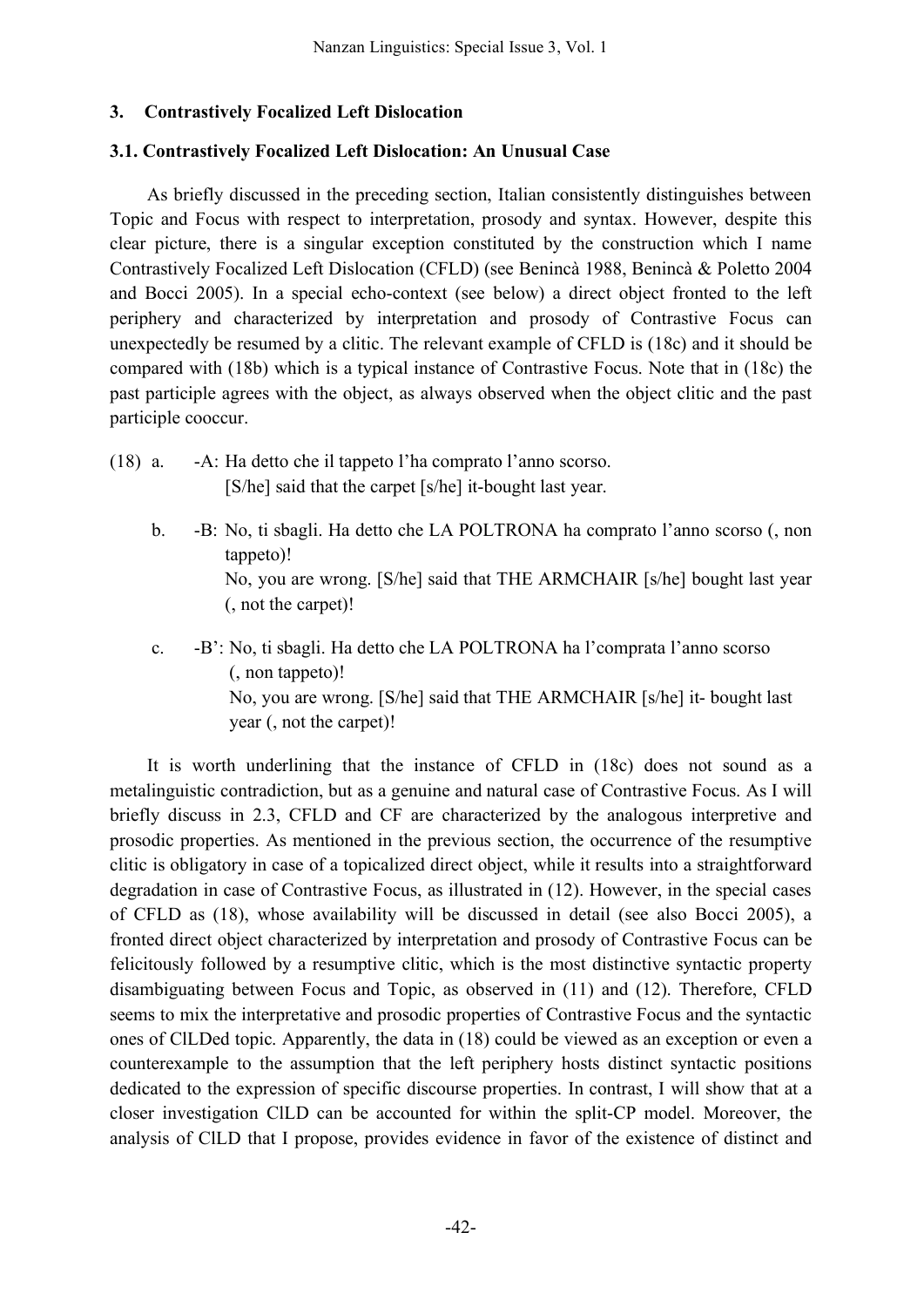dedicated projections of Topic and Focus and in favor of the view that the syntactic projection of Focus is necessary to the assignment of the interpretative and prosodic properties of Contrastive Focus.

### **3.2. Contexts for CFLD**

The availability of CFLD is very restricted. A fronted direct object characterized by Contrastive Focus interpretation and prosody can be resumed by a clitic only if three conditions are met, otherwise the clitic occurrence involves a severe degradation as in (12b). Firstly, an element must be clearly "given" both for speaker and hearer in order to appropriately occur as CFLD. Secondly, this construction is acceptable only if it is asserted as a reply to an utterance in which a clitic left dislocated object is used, and only if the contrast concerns the left dislocated element, as in (18). Only in echo contexts we can find Contrastive Focus and CFLD without distinction, as illustrated in the comparison between (18) and (19). It is worth emphasizing that in (19) "la poltrona" (the armchair) is mentioned by Speaker A, but it is not clitic left dislocated. This context, accordingly, is not able to license CFLD.

- (19) a. -A: L'anno prossimo compra il tappeto, ma non ha ancora presso una decisione per la poltrona. Next year [s/he] will buy the carpet, while [s/he] has not taken a decision WRT the armchair yet
	- b. -B: Ti sbagli! LA POLTRONA compra l'anno prossimo (, non il tappeto!) You are wrong. THE ARMCHAIR [s/he] Ø will buys next year (, not the carpet!)
	- c. -B':\*No, ti sbagli! LA POLTRONA la compra l'anno prossimo (non il tappeto!) You are wrong! THE ARMCHAIR [s/he] it-buys next year (, not the carpet!)

As third constraint, only definite elements can properly occur in CFLD, while indefinites, even if specific (in the sense of Enç 1991), involve degradation (see Bocci 2004). CFLD is ungrammatical in (20c) where the direct object is specific indefinite, but grammatical in (20d) where the object is definite. By contrast, an element in Contrastive Focus can be an indefinite as in (20e) or even a bare quantifier (Cinque 1990, Rizzi 1997). Finally, it is worth underlining that a specific indefinite element can be easily clitic left dislocated, as in (20b).

- (20) a. -B: È da un pezzo che nessuno non scarta un carico! It has been a long time since anyone has discarded a trump!
	- b. -A: Un asso, Gianni l'ha scartato all'inizio della seconda mano. An ace, Gianni it-discarded at the beginning of the second hand.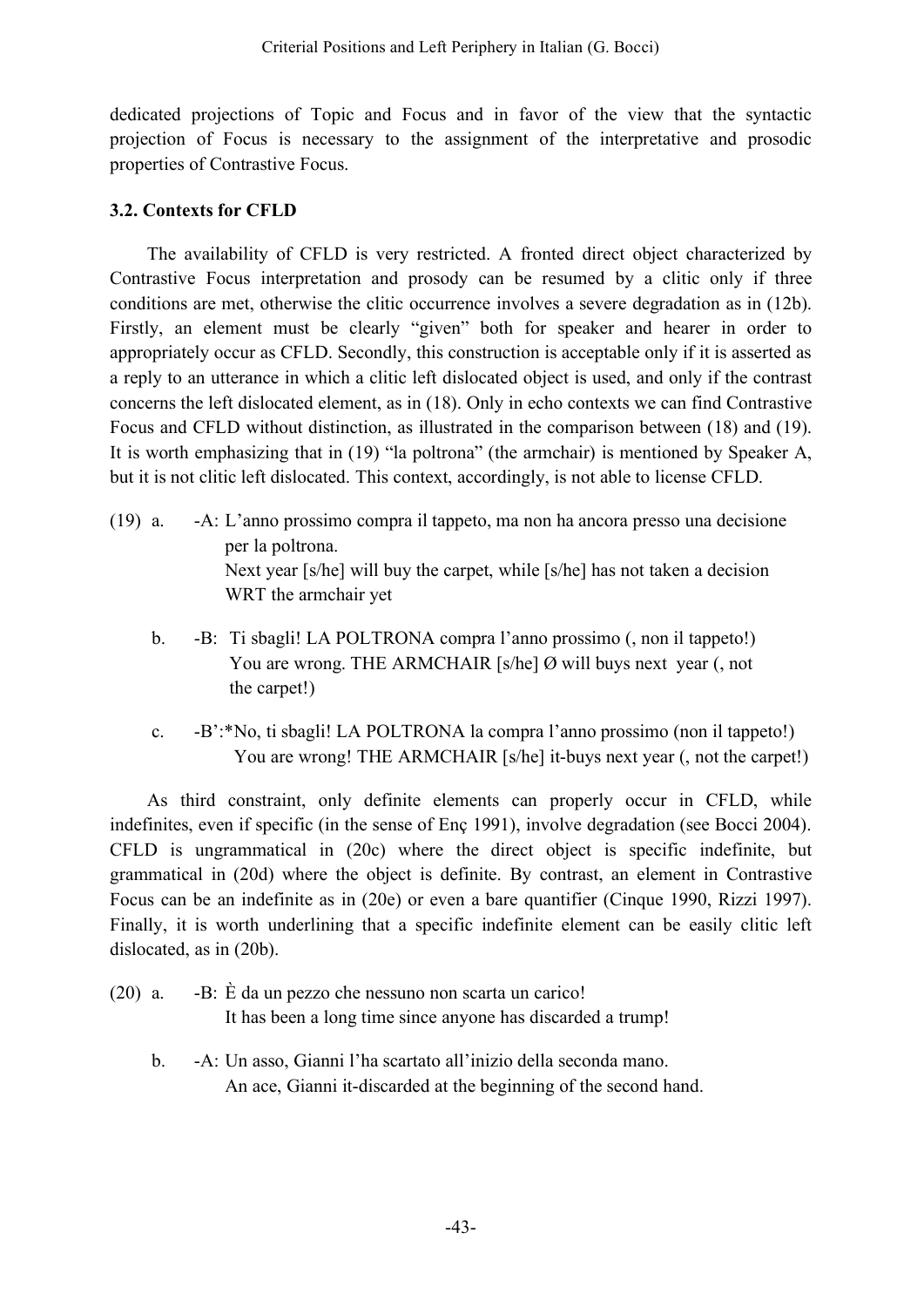- c. -B:\*UNA FIGURA l'ha scartata all'inizio della seconda mano (, non un asso)! A COAT-CARD [he] it-discarded at the beginning of the second hand (, not an ace)!
- d. -B': LA DONNA DI PICCHE l'ha scartata all'inizio della seconda mano (, non un asso)! THE QUEEN OF SPADES [he] it-discarded at the beginning of the second ...!
- e. -B'': UNA FIGURA ha scartato all'inizio della seconda mano (, non un asso)! A COAT-CARD [he] discarded at the beginning of the second hand (, not an ace)!
- f. -B''': LA DONNA DI PICCHE ha scartato all'inizio della seconda mano (, non un asso)! THE QUEEN of SPADES [he] discarded at the beginning of the second hand …!

# **3.3. CFLD, Contrastive Topic and Contrastive Focus in Italian**

If we compare CFLD with Contrastive Focus and Contrastive Topic, we can conclude that, in spite of the clitic occurrence, CFLD cannot be assimilated to a case of Contrastive Topic (I refer the reader to Bocci 2004 for a detailed discussion). Indeed, CFLD is characterized by the same interpretative and prosodic properties as CF. Despite the common and misleading term "contrastive", we have to distinguish two types of "contrast", one proper to Contrastive Focus and CFLD, and the other associated with Contrastive Topic, whatever its theoretical status. <sup>6</sup> As described in Büring (1999), the current notion of Contrastive Topic (CT) refers to a particular Topic used to "move the conversation away from an entity given in the previous discourse", as exemplified in (21). In (21b) Speaker B does not answer the question asked by A, but another question, related to the former. It is worth pointing out, that Speaker B does not state anything about "la macchina" (the car), as shown by A's reply in (21c). At most, Contrastive Topic can trigger an implicature.

- (21) a. -A: Sai se Gianni ha venduto la macchina ieri mattina? Do you know if Gianni sold the car yesterday morning?
	- b. -B: La moto l'ha venduta quattro giorni fa. The motorbike [he] it-sold four days ago.
	- c. -A: Si, ma la macchina? L'ha venduta ieri mattina o no? But what about the car? Did [he] it-sell yesterday morning or not?

The kind of "contrast" involved in CT is completely different from the one involved in

 <sup>6</sup> Recall that Büring (1997 and 1999) denies that Contrastive Topic is characterized by <sup>a</sup> specific semantic definition. On the contrary, he conceives of CT, as well as Partial Topic, as a convenient descriptive label "without any theoretical significance" (Büring 1997: 57).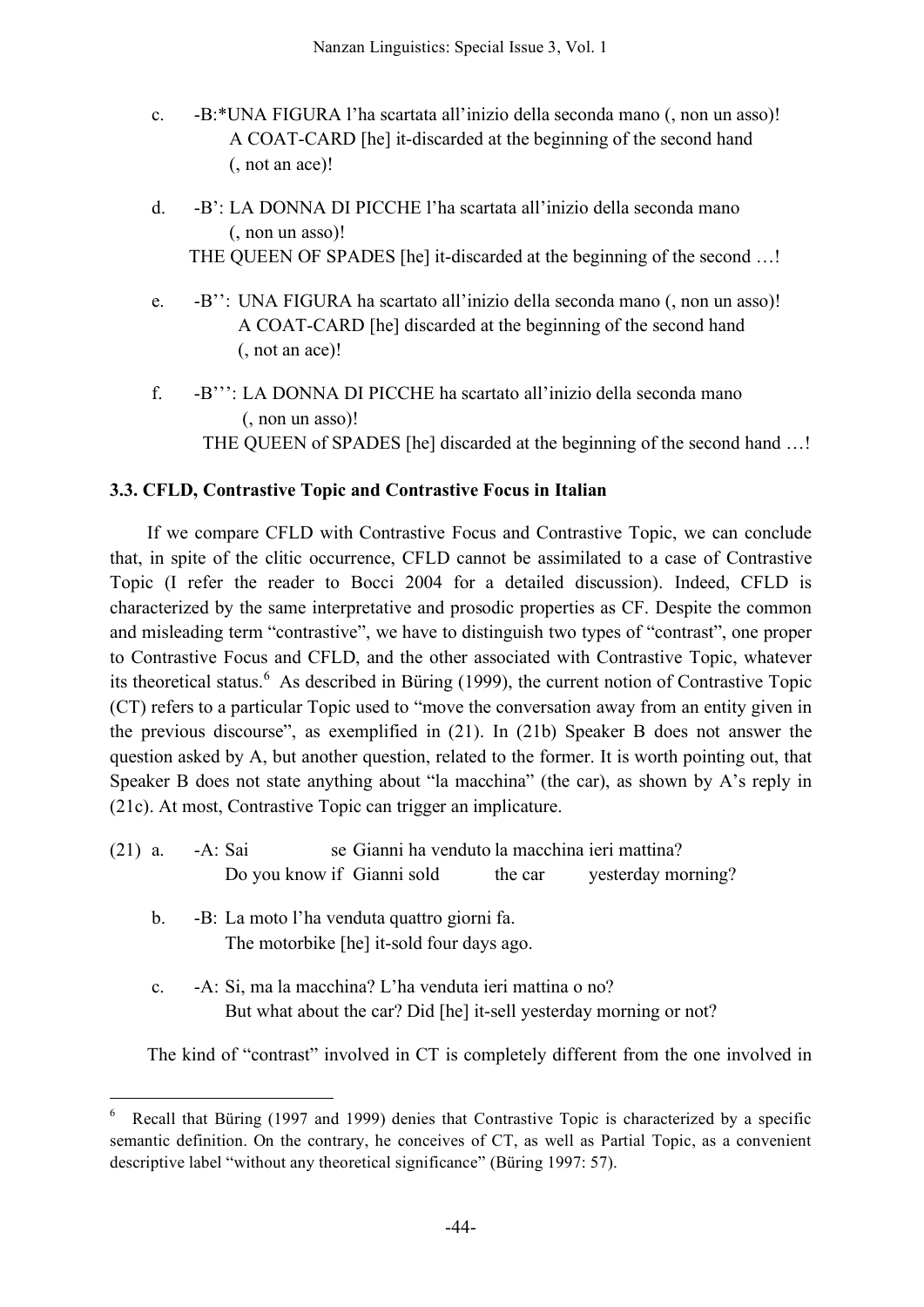CF and CFLD. Compare (21) and (22). In (22), Speaker B can reply to Speaker A uttering indifferently a sentence with CFLD ((22b-c)) or with CF ((22d-e)). Each sentence from b to e involves the same meaning: Speaker B (implicitly or explicitly) denies that the predicate phrase holds for "la macchina" (the car), as proposed by Speaker A. Note that the negative tag can follow CF as well as CFLD. As a matter of fact, this tag is necessarily entailed even if it does not occur overtly.

|  |         | (22) a. - A: La macchina Gianni l'ha venduta ieri mattina.        |  |  |  |
|--|---------|-------------------------------------------------------------------|--|--|--|
|  |         | The car Gianni it-sold yesterday morning.                         |  |  |  |
|  | $b_{1}$ | -B: LA MOTO l'ha venduta ieri mattina!                            |  |  |  |
|  |         | THE MOTORBIKE [he] it- sold yesterday morning!                    |  |  |  |
|  |         | c. $-B'$ : LA MOTO<br>l'ha venduta ieri mattina, non la macchina! |  |  |  |
|  |         | THE MOTORBIKE [he] it- sold yesterday morning, not the car!       |  |  |  |
|  |         | ha venduto ieri mattina!<br>d. $-B$ ": LA MOTO                    |  |  |  |
|  |         | THE MOTORBIKE [he] sold yesterday morning!                        |  |  |  |
|  |         | e. $-B''$ : LA MOTO<br>ha venduto ieri mattina, non la macchina!  |  |  |  |
|  |         | THE MOTORBIKE [he] sold yesterday morning, not the car!           |  |  |  |

To reinforce how CFLD and CF are interpretatively similar, consider (23). The interpretative properties of CF in (23c) and the ones of CFLD in (23b) clearly prevent us from regarding "Franca" as Gianni's schoolmate. Since the negative tag "not his schoolmates" is necessarily entailed in (23b-c); a contradiction would emerge, if "Franca" were one of Gianni's schoolmates. Indeed, the particle "solo" (only) is necessary in order to regard "Franca" as belonging to the set of Gianni's schoolmates.

- (23) a. -A: Le sue compagne di scuola, Gianni le ha invitate per le cinque. His schoolmates, Gianni them-has invited by five o'clock
	- b. -B: FRANCA l'ha invitata per le cinque! FRANCA [he] her-has invited by five o'clock!
	- c. -B': FRANCA ha invitato per le cinque! FRANCA [he] has invited by five o'clock!

Moreover, Contrastive Focus and CFLD can cooccur neither with another element in Contrastive Focus, as shown in (24), nor with a wh-element, as shown in (25). By contrast, many Contrastive Topics can cooccur without any degradation, as shown in  $(26)$ .<sup>7</sup>

 <sup>7</sup> Note that Contrastive Topics can be indefinite, as shown in (ib), while CFLDed elements must be definite, as observed above.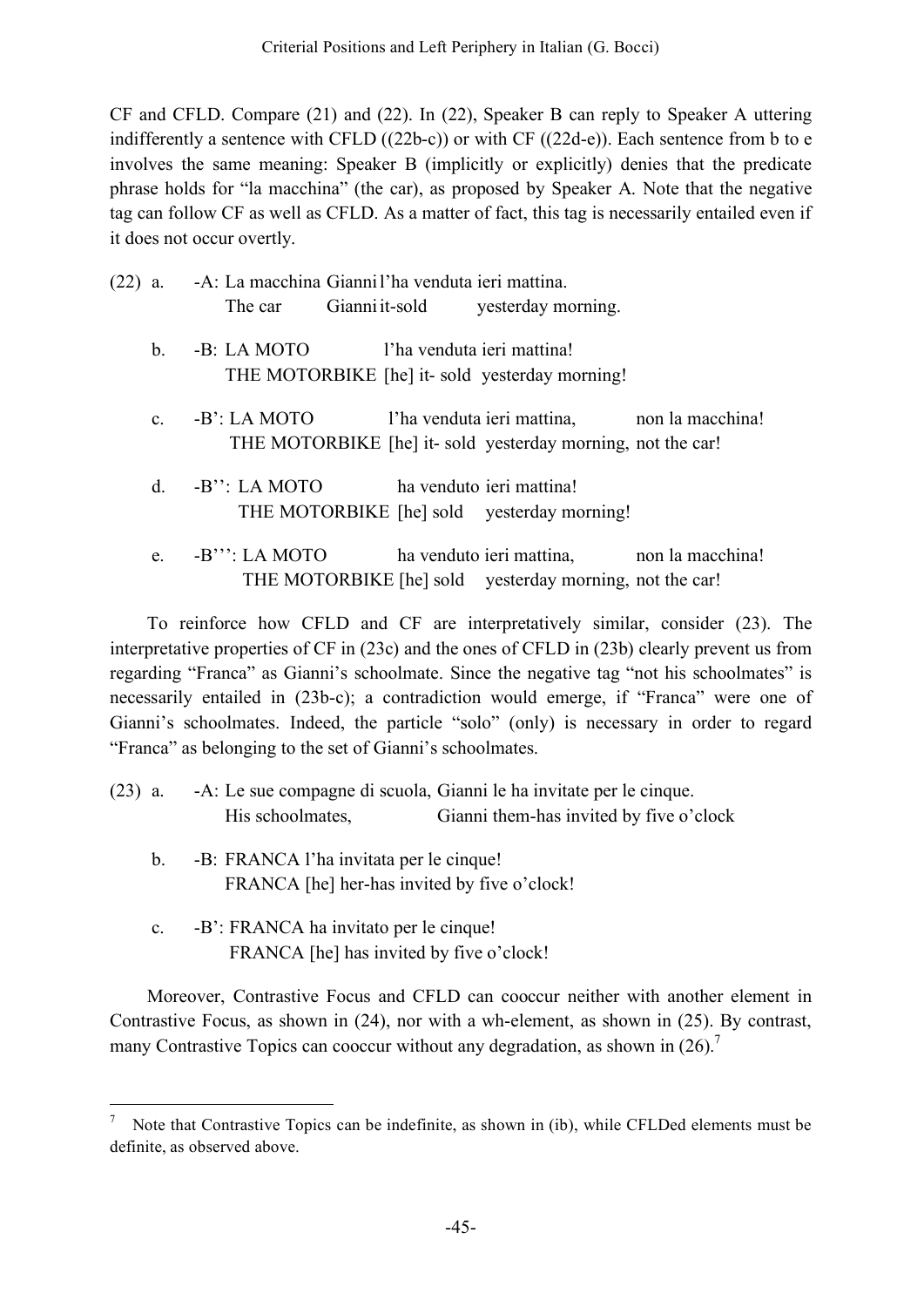- (24) a. -A: A Franco i compagni di golf Maria li ha presentati alla festa. To Franco the golf mates Maria them-introduced at the party
	- b. -B:\*A LUCA I COLLEGHI Maria li ha presentati alla festa (, non a Franco i compagni di classe)!! TO LUCA THE COLLEAGUES Maria them- introduced at the party (, not to Franco the classmates)!
	- c. -B': \*A LUCA I COLLEGHI Maria ha presentato alla festa (, non a Franco i compagni di classe)! TO LUCA THE COLLEAGUES Maria introduced at the party (, not to Franco the classmates)!
- (25) a. -A: I Rossi, chi li ha invitati? The Rossis, who them-has invited?
	- b. -B: \*I BIANCHI chi li ha invitati (, non i Rossi)? THE BIANCHIS who them- has invited (, not the Rossis)?
	- c. -B':\* I BIANCHI chi ha invitato (, non i Rossi)? THE BIANCHIS who has invited (, not the Rossis)?!
- (26) a. -A: Franco, a Maria, che le ha raccontato? Franco, (to) Maria, what her-has told?
	- b. -B: Luca, a Elena, le ha detto raccontato la versione di Gianni. Luca, to Elena, her-has told Gianni's version.

'Luca has told Elena Gianni's version.'

As observed with reference to the interpretative properties, CFLD and CF are characterized by the same prosodic properties, as intuitively pointed out by Benincà & Poletto (2004). Conversely, ClLD contrasts with both CFLD and Contrastive Focus. Even when clitic left dislocation is used as Contrastive Topic, its Comment must be associated with a nuclear pitch accent marking focus (Bocci & Avesani 2005, Bocci 2004). In  $(27)$ ,  $(28)$  and  $(29)$  it is possible to compare the pitch contours of minimal examples, extracted from a pilot study.

b. -B: Una guardia del corpo, l'ha fotografata. A bodyguard, [s/he] has taken a photo of-him

1

<sup>(</sup>i) a. -A: Ma almeno una celebrità, l'ha vista da vicino? But at least a celebrity has [s/he] seen-him from close up?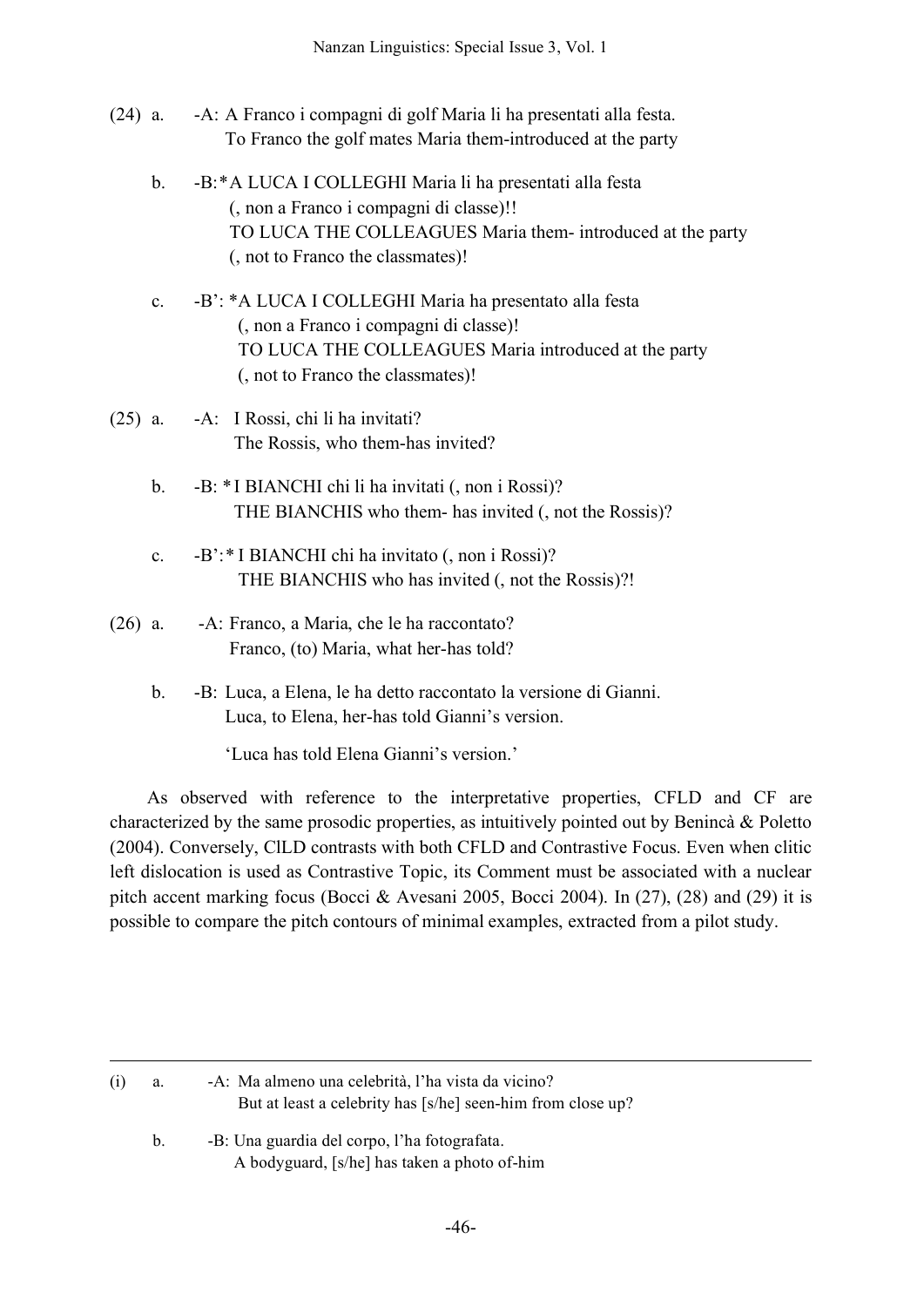

#### **3.4. CFLDed Elements as Topics Prosodically Focalized** *in situ***?**

So far, I have described CFLD as a construction where a fronted direct object is characterized by prosody and interpretation of CF, but followed by the resumptive clitic, which is the distinctive syntactic signature of the ClLDed topics. According to Benincà  $\&$ Poletto (2004), CFLD can be analysed as a special case of ClLDed Topic prosodically focalized *in situ*. On the basis of the resumptive clitic occurrence and of the discursive property of "giveness" or "topichood", they argue that CFLD is a syntactic ClLDed Topic, focalized by means of an autonomous prosodic strategy in which the syntactic Focus head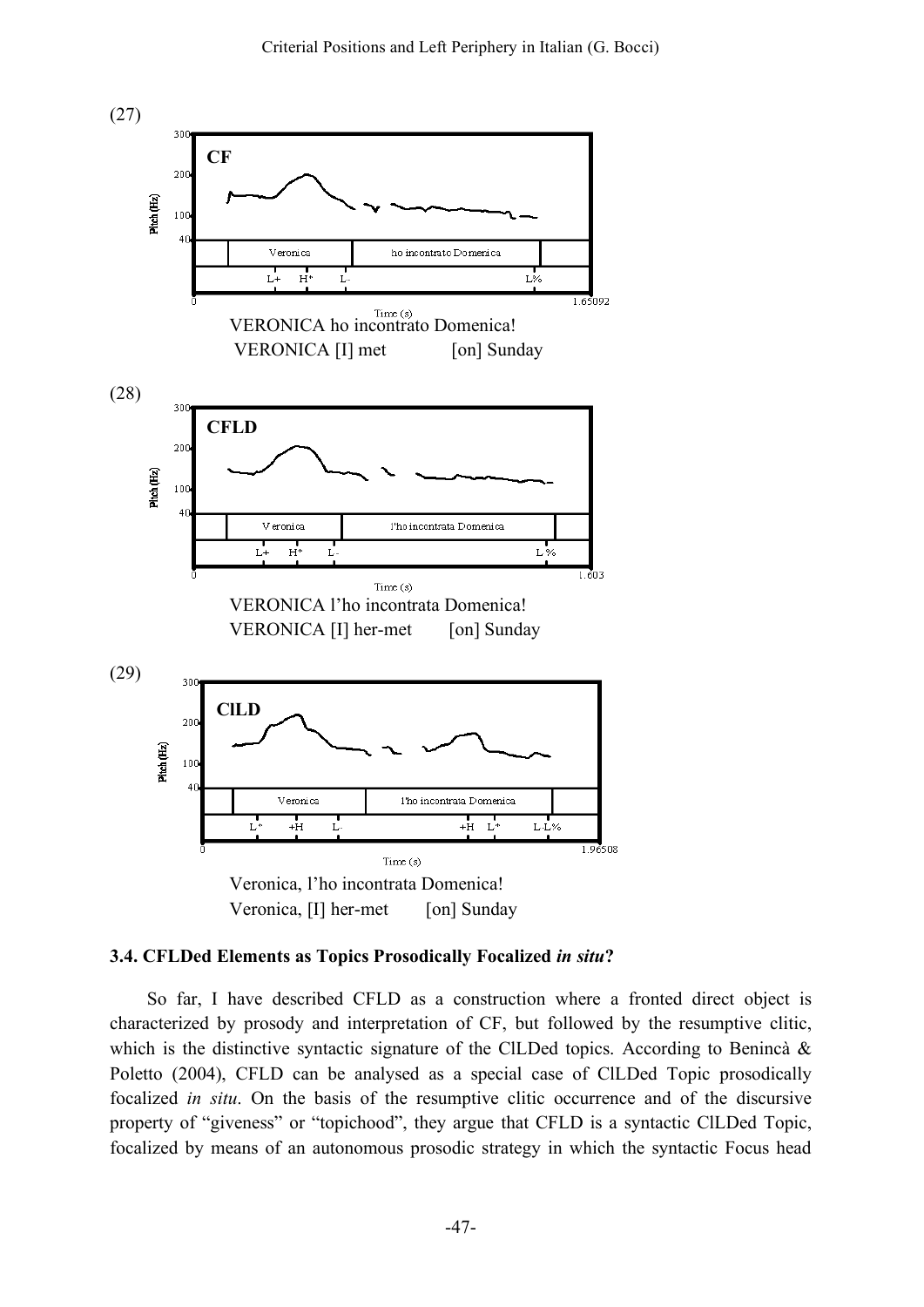does not play a role. Note that the discourse properties of ClLDed topics described in 3.1 and the ones of CF, although clearly distinct, are not *a priori* incompatible, since an element in Contrastive Focus can be either new or given.

In order to support the analysis in terms of focalization *in situ*, Benincà & Poletto (2004) argue that CFLD, as well as ClLD topics, does not involve a quantificational chain, unlike CF which involves a genuine operator-variable dependency. Since they assume WCO sensitivity to be a reliable sign of the focus projection activation, they exclude FocP from being involved in CFLD on the basis of examples as (30b).

| $(30)$ a. | $-A$ : Mario <sub>i</sub> , i suoi <sub>i</sub> genitori non lo vedono mai. <sup>8</sup> |
|-----------|------------------------------------------------------------------------------------------|
|           | Mario <sub>i</sub> , his <sub>i</sub> parents do not him-see ever.                       |

- b. -B: Sbagli! GIANNI<sub>i</sub> i suoi<sub>i</sub> genitori non lo vedono mai (, non Mario)! You are wrong! GIANNI<sub>i</sub> his<sub>i</sub> parents do not him- see ever (, not Mario!)
- c.  $-B'$ :<sup>22</sup> Sbagli! GIANNI<sub>i</sub> i suoi<sub>i</sub> genitori non vedono mai (, non Mario)! You are wrong!  $GIANNI<sub>i</sub> his<sub>i</sub> parents do not see ever (, not Mario!)$

Even if it could be plausible to conclude that CFLD is insensitive to Weak Cross Over on the basis of the contrast between (25b) and (25c), this possibility must be considered with caution. The elements in CFLD are definite, given and intrinsically D-linked and, furthermore, a resumptive clitic occurs. As a consequence, the validity of the WCO test is weakened. Likewise, there are several difficulties in comparing CFLD with Contrastive focus regarding extraction across weak islands and parasitic gaps (Bocci 2004).

The analysis in terms of prosodic focalization *in situ* accounts for CFLD in a simply and elegant way. However, note that this analysis does not come "for free", since it is not true that the Contrastive Focus prosody can be imposed on whatever element independently of the syntactic structure. The so called Right Dislocation (RD) topicalization is quite close to Clitic Left Dislocation, even though there are several subtle syntactic and interpretative differences (Cecchetto 2000, Benincà & Poletto 2004). Interestingly, a RDed Topic cannot be contrastively focalized, not even in echoic contexts, as illustrated by the sharp ungrammaticality of (31b) (Bocci 2004). Accordingly, even if we wanted to assume a prosodic focalization strategy, such a mechanism should be constrained by syntax or, at least, by the interpretative properties syntactically encoded.

(31) a. -A: L'ha comprato ieri, il libro (, ma non ha preso ancora una decisione per la rivista). [S/he] it- bought yesterday, the book (, but [s/he] has not taken a decision about the magazine yet).

Adapted from Benincà & Poletto (2004).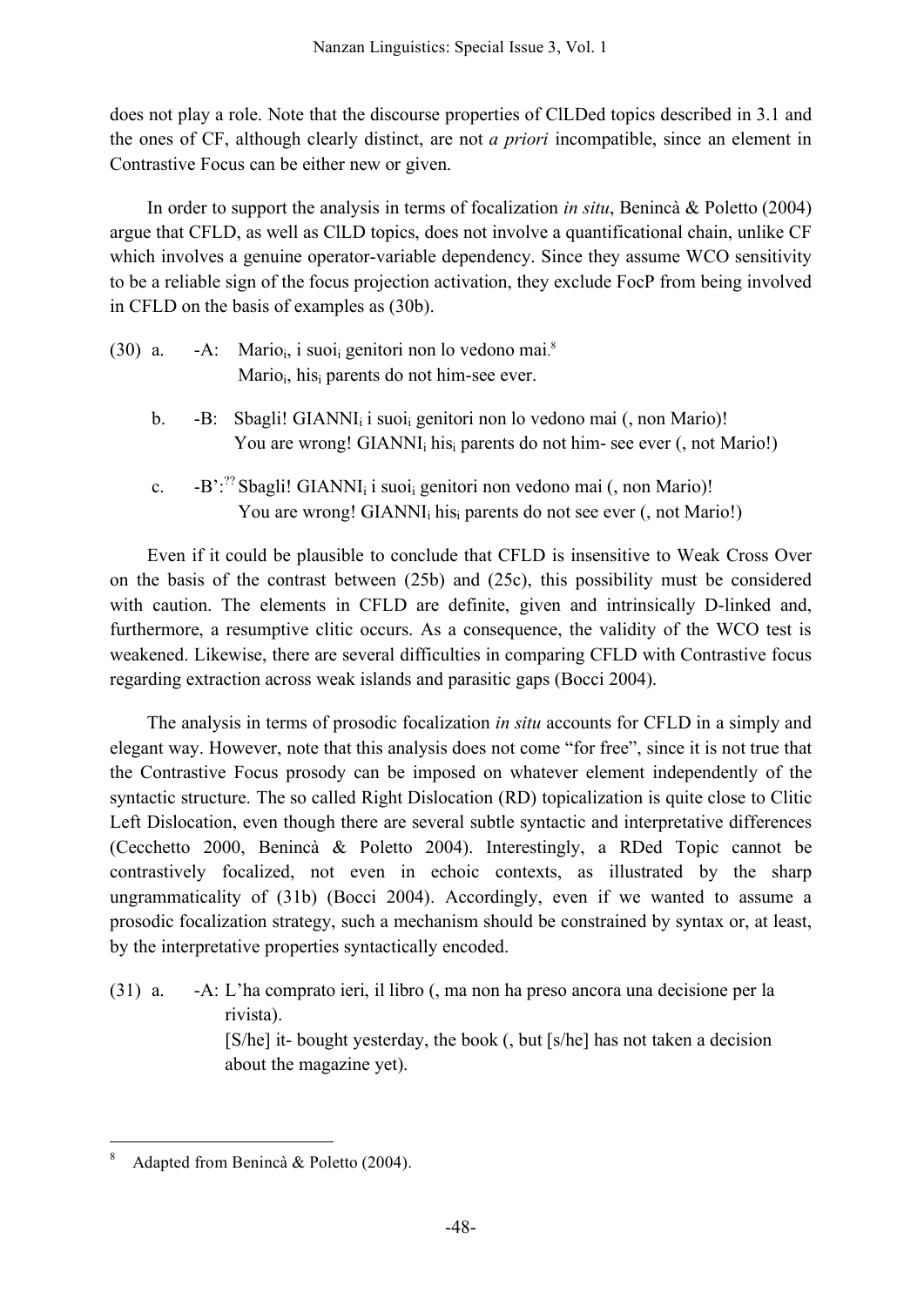b. -B:\*L'ha comprata ieri, LA RIVISTA (, non il libro)! [S/he] it- bought yesterday, the magazine (, not the book)!

The analysis of CFLD in terms of free prosodic focalization has undesirable theoretical consequences, since, in this case, two different and unrelated mechanisms would assign the Contrastive Focus properties in Italian. In the first case, the Contrastive Focus properties would be assigned by means of syntactic encoding of features, whereas, in the second one, syntax would not play any role. In case of CFLD an element in criterial position, that is in the specifier of a Topic projection, would obtain discourse properties without the activation of the relevant projection in which those properties are syntactically encoded. As a result, this analysis weakens the idea of the cartographic approach that different discourse-scope properties are encoded in distinct functional positions (Rizzi 1997, Cinque 1999 & 2002, Benincà & Poletto2004, Belletti 2004b). On the contrary, I will show that CFLD depends on the local availability of the Focus projection in the left periphery. As a consequence, CFLD cannot be adequately accounted for in terms of prosodic focalization, but it should be analyzed as involving the activation of the syntactic projection where the Contrastive Focus features are encoded.

### **3.5. Focus, Topic and CFLD in Reduced Left Peripheries**

Haegeman (2004) argues that certain subordinate clauses are characterized by reduced left peripheries where the topics projections are preserved, but the focus projection FocP is structurally unavailable. As shown in the following paradigms adapted from Haegeman (2004), in the peripheries of subject clauses, if-clauses, and infinitival control clauses, ClLDed Topics can appear without any degradation (independently of their use as Contrastive Topics), while focalization involves a degradation, even though sometimes the judgments are subtle.

- (32) a. Se l'esame scritto non lo supera, non otterrà il diploma. If the written exam [s/he] does not it-pass, [s/he] will not get the diploma.
	- b.  $^{27}$ Se LA PROVA ORALE non supera, non otterrà il diploma! If THE ORAL EXAM [s/he] does not pass, [s/he] will not get the diploma!
- (33) a. Che Giovanni lo vogliano premiare, sembra incredibile. That Giovanni [they] him-want to award, seems unbelievable.
	- b. <sup>2/22</sup> Che LUCA vogliano premiare, sembra incredibile! That LUCA [they] want to award, seems unbelievable.
- (34) a. Gli sembra, il tappeto, di averlo venduto. [It] to him-seems, the carpet, to have-it sold.
	- b.  $\frac{27}{3}$ Gli sembra LE SEDIE di aver venduto (, non il tappeto)! [It] to him-seems THE CHAIRS to have sold (, not the carpet)!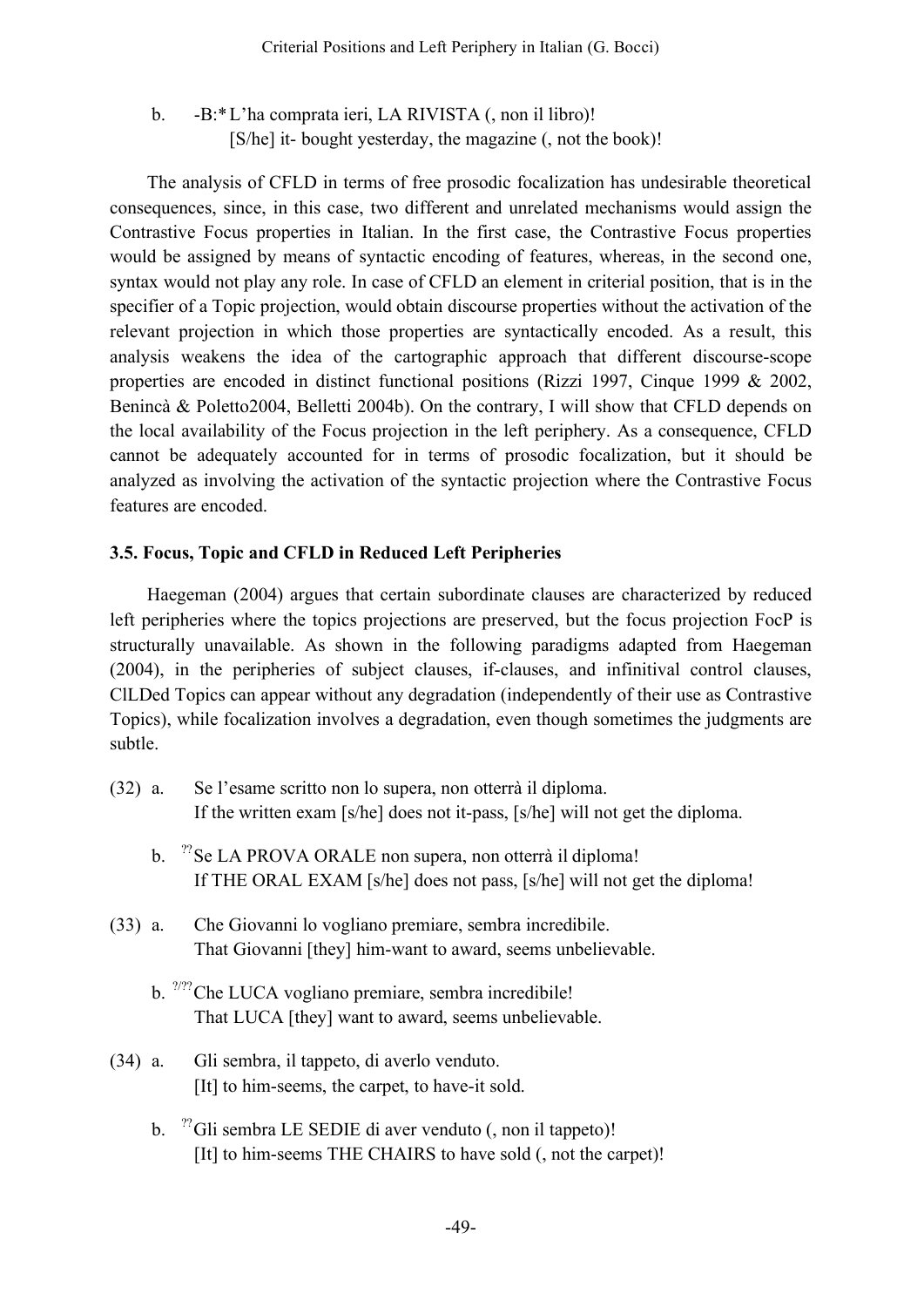Let us focus on the case of infinitival control clauses, which are the most interesting with respect to CFLD. Comparing (34b) with (35a-b), we can observe that the direct object of the infinitival clause can be contrastively focalized both in thematic position, i.e. *in situ*, and in the left periphery of the matrix clause, as illustrated by (35a-b). The only banned position for the focalized element is the one in the left periphery of the infinitival clause as in (34b). By contrast, ClLDed Topics can felicitously occur in both embedded and matrix clauses, as shown respectively in (34a) and (36).

- (35) a. Gli sembra di aver venduto LE SEDIE (, non il tappeto)! [It] to him-seems to have sold THE CHAIRS (, not the carpet)!
	- b. LE SEDIE gli sembra di aver venduto (, non il tappeto)! THE CHAIRS [it] to him-seems to have sold (, not the carpet)!
- (36) Il tappeto, gli sembra di averlo venduto. The carpet, [it] to him-seems to have sold.

If we analyze CFLD as a case of Clitic Left Dislocation prosodically focalized *in situ* without the focus projection activation, we have to expect that CFLD can occur without degradation in each case in which Clitic Left Disclocation is available. Nevertheless, as shown in (37)-(39), this prediction is not borne out, even if the requirements on echo context and definiteness are met.

|                | (37) a. - A: Se l'esame scritto non lo supera, non otterrà il diploma.<br>If the written exam, [s/he] does not it-pass, [s/he] will not get the diploma.            |
|----------------|---------------------------------------------------------------------------------------------------------------------------------------------------------------------|
| b <sub>1</sub> | -B: <sup>22</sup> Se LA PROVA ORALE non la supera, non otterrà il diploma!<br>If the ORAL EXAM [s/he] does not it-pass, [s/he] will not get the diploma!            |
|                | (38) a. - A: Che Giovanni lo vogliano premiare, sembra incredibile.<br>That Giovanni [they] him-want to award, seems unbelievable.                                  |
| $b_{\cdot}$    | -B: <sup>22</sup> Che LUCA lo vogliano premiare, sembra incredibile!<br>That LUCA [they] him-want to award, seems unbelievable!                                     |
|                | (39) a. - A: Gli sembra, il tappeto, di averlo venduto ieri.<br>[It] to him-seems, the carpet, to have-it sold yesterday                                            |
| b <sub>1</sub> | -B: <sup>22</sup> Gli sembra LE SEDIE di averle venduto ieri (, non il tappeto)!<br>[It] to him-seems THE CHAIRS to have-them sold yesterday (, not the<br>carpet)! |

Considering the paradigms (37), (38) and (39), we can observe that CFLD has the same distribution as CF. CFLD is not grammatical in reduced left peripheries exactly as CF, even if ClLD is perfectly grammatical. Let us turn our attention again on the case of infinitival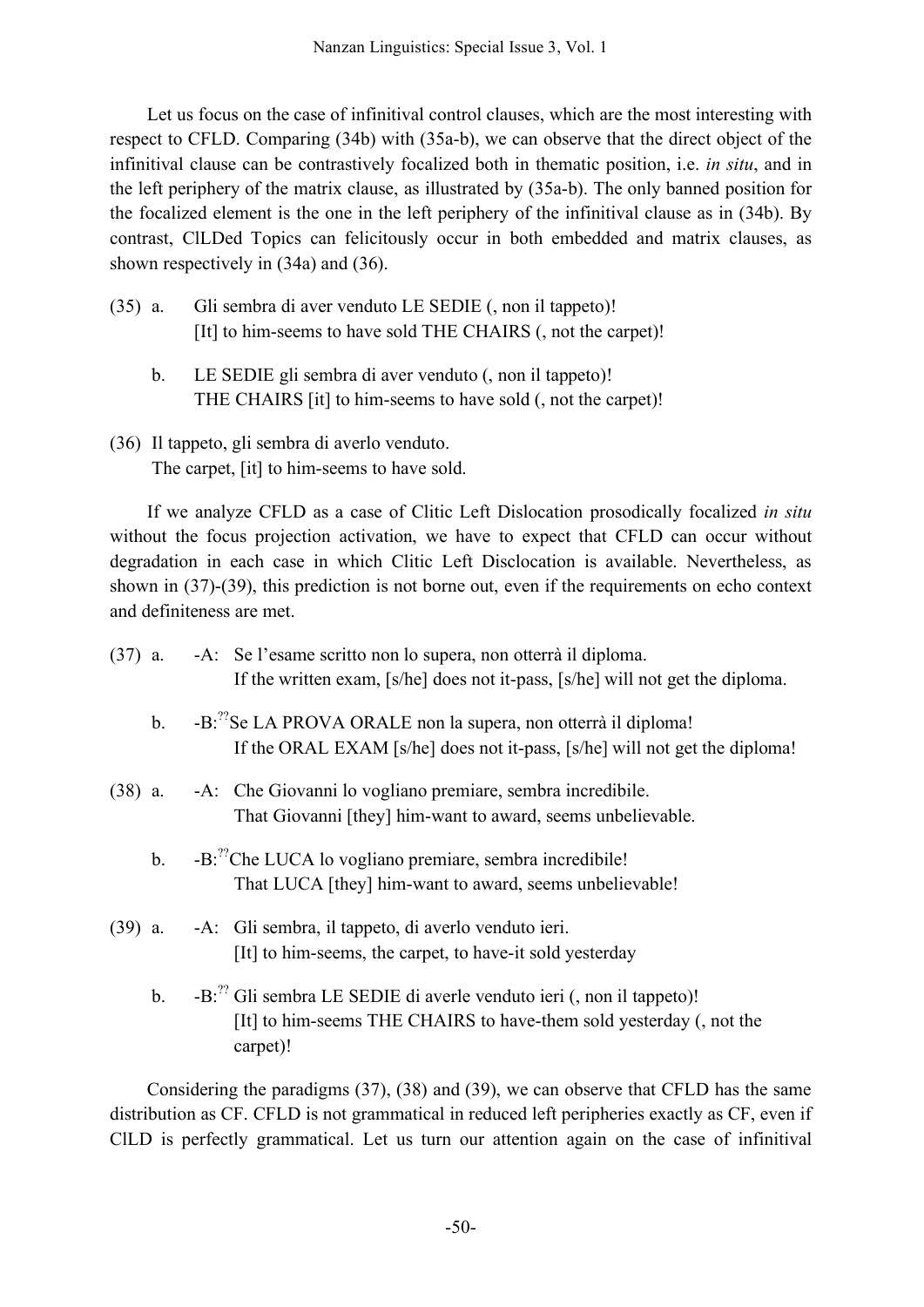control clauses. (34) and (39) show that neither Contrastive Focus nor CFLD can appear in the reduced left periphery of infinitival control clauses, while clitic left dislocation is completely grammatical. Anyway, when the object is fronted to the left periphery of matrix clause as in (40), both Contrastive Focus (in b) and CFLD (in c) are grammatical.

- (40) a. -A: Il tappeto, gli sembra di averlo venduto ieri. The carpet, it to him-seems to have-it sold yesterday.
	- b. -B: LE SEDIE gli sembra di aver venduto (, non il tappeto)! THE CHAIRS [it] to him-seems to have sold yesterday (, not the carpet)!
	- c. -B': LE SEDIE gli sembra di averle vendute (, non il tappeto)! CHAIRS [it] to him-seems to have-them sold yesterday (, not the carpet)!

Assuming the analysis of CFLD in terms of topics focalized *in situ* by means of a nonsyntactic strategy, CFLD should be available in the same contexts as ClLD. By contrast, the previous paradigms show that CFLD does not follow the distribution of ClLD, but the one of CF. Moreover the examples in (40) with movement to the matrix clause show that it is not plausible to assume that a ClLDed element cannot be focalized *in situ* in reduced left peripheries because of its own semantic properties. In contrast, the focus interpretation is unavailable in those specific positions because of the "deficiency" of these subordinates clauses which cannot encode focus, lacking a focus "anchoring" device independent of the matrix clause (Haegeman 2004). In conclusion, the distribution of CFLD indicates that availability of this construction is correlated with the local availability of the CF projection (Bocci 2004).

### **3.6. Analysis of CFLD: Head Movement from Top° to Foc°**

The behaviour of CFLD in embedded left peripheries discussed in the previous section show that the Contrastive Focus interpretation/intonation is not freely available for phrases dislocated in the left periphery, but depends on the local availability of the syntactic focus projection. The empirical data suggest hence that there is not a purely prosodic focalization mechanism, but that the syntactic focus projection must be involved in an adequate analysis of CFLD. In other words, the syntactic focus projection where the Contrastive Focus features are encoded, is necessary in order to assign the Contrastive Focus prosody and interpretation. It is worth emphasizing that this conclusion is the most relevant point in the present discussion and it is independent of the analysis that I will propose.

As first attempt, one could assume XP-movement from the specifier of the Topic projection located under the focus projection to the specifier of FocP. In this way, the quantificational variable would be so high to be able to c-command the subject in preverbal position and the lack of WCO effects pointed out by Benincà & Poletto (2004) would be expected. However, this account is unsatisfactory and problematic for several reasons. Among other things, the quantificational variable would be located in an A' position,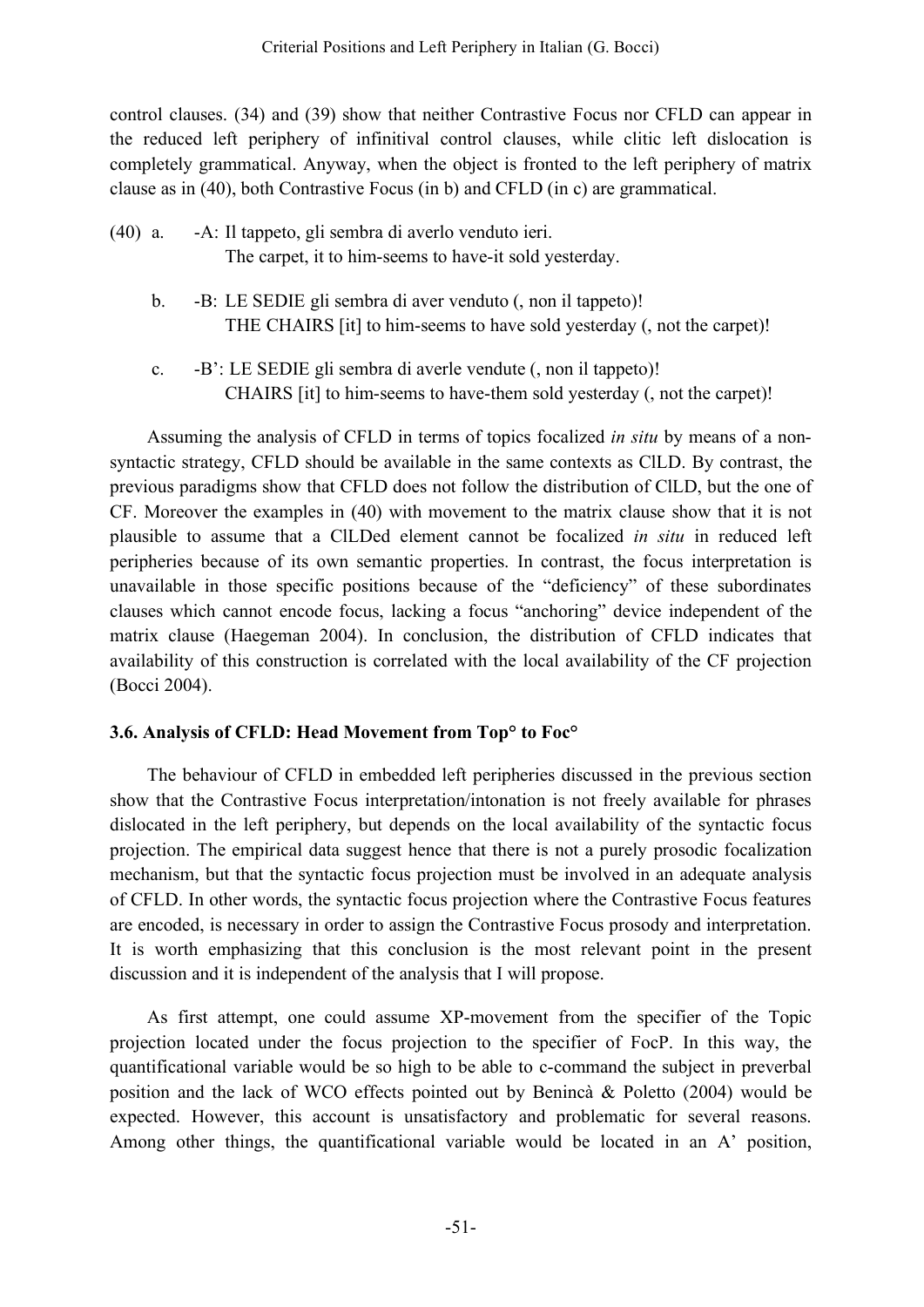violating various definitions of variable (among others, Cinque 1990 and Lasnik & Stowell 1991). In addition, the specifier of Topic is a criterial position and therefore any movement from this position would induce a Criterial Freezing violation. Accordingly, under the Criterial approach adopted here, some sort of formal feature should be postulated in order to legitimate this movement. This kind of difficulties indicates that this approach is not adequate.

The account of CFLD which I propose is inspired by Rizzi's (2001b) analysis concerning the extraction of D-linked Wh elements across weak islands. Rizzi (2001b) argues that D-linked wh-phrases involve a feature [+Topic] and the activation of a Topic position in the left periphery, so that they can establish dependencies that survive across weak islands. Although the implementation of this idea provided in Rizzi (2001b) is not directly compatible with the Criterial framework assumed here, the core of this proposal can be reformulated in terms of a movement between Topic and Focus, as Rizzi himself suggests (Rizzi 2004c: fnn. 4 and 8). Likewise, I propose to account for CFLD in terms of a complex head endowed with both Topic and Contrastive Focus features, conceiving of CFLD as the D-linked version of Contrastive Focus.

In Rizzi's criterial approach, a phrase can pick up discourse properties from only one position because of Criterial Freezing. However the operation of head-to-head movement can generate clusters of discursive properties by creating complex heads, which are assumed not to be syntactic primitives (Rizzi 2004b). Given the structure of the left periphery in (1), repeated in (41) for convenience, I assume that in the adequate dialogical and pragmatic context previously described, the Topic head situated below FocP moves to the head of focus, as sketched in (42).

(41) Force  $\ldots$  Top(ic)\* $\ldots$  Foc(us)  $\ldots$  Top(ic)\* $\ldots$  Fin(iteness)



Since Top° and Foc° are respectively endowed with the [+Topic] and [+C(ontrastive) Focus] features, the resulting complex head will be exceptionally characterized at the same time by the features [+Topic; +CFocus]. In this way, we can capture the interpretative properties characterizing the CFLDed elements, namely "giveness" and Contrastive Focus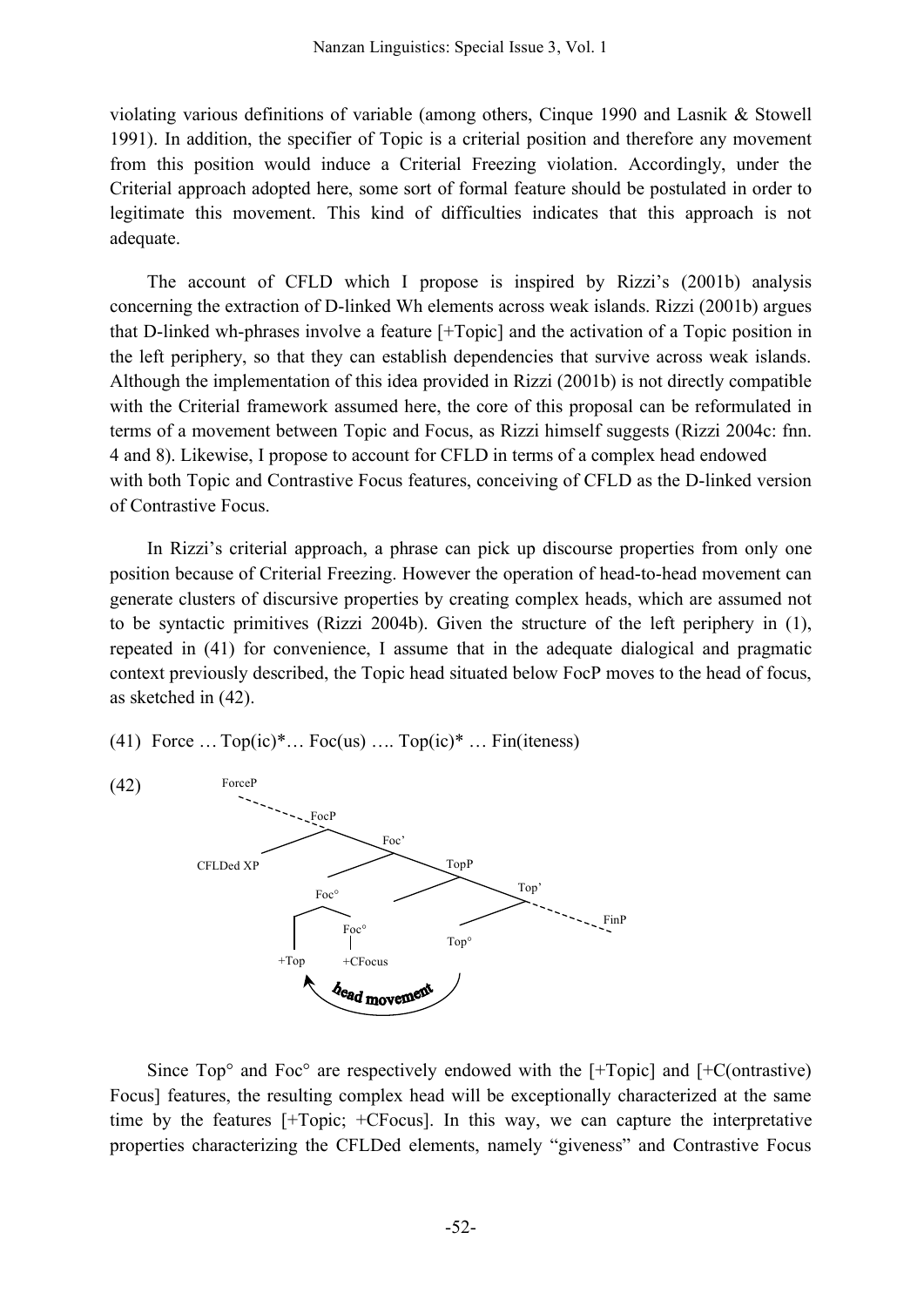interpretation. CFLDed elements move to the specifier of the complex head and, in that position, they establish the spec-head agreement picking up the relevant discursive properties from the complex head. The Criteria associated with the features in question are satisfied all at the same, so that no Criterial Freezing violation is involved.

Assuming a complex head that is endowed with the cluster of features [+Topic: + CFocus] and created through head movement, allow us to account simply for the distribution of CFLD. Because of the strongly local character of head movement, due to the Head Movement Constraint or to Relativized Minimality (Roberts 2001), the complex head can be created only if the Topic head and the focus one are adjacent. Consider again the distribution of CFLD and CF in case of infinitival control clauses.

- (43) a.  $\frac{7}{2}$  Gli sembra LE SEDIE di aver venduto (, non il tappeto)! [It] to him-seems THE CHAIRS to have sold yesterday (, not the carpet)!
	- b. ?? Gli sembra LE SEDIE di averle vendute (, non il tappeto)! [It] to him-seems THE CHAIRS to have sold-them yesterday (, not the carpet)!
- (44) a. LE SEDIE gli sembra di aver venduto (, non il tappeto)! THE CHAIRS [it] to him-seems to have sold yesterday (, not the carpet)!
	- b. LE SEDIE gli sembra di averle vendute (, non il tappeto)! CHAIRS [it] to him-seems to have sold-them yesterday (, not the carpet)!

When CFLD occurs in the left periphery of infinitival control clauses as in (43b), the complex head cannot be created, since there is no Focus head in that position and the matrix Focus head is to far. As a consequence, the CF prosody and interpretation cannot be picked up and the sentence is degraded. Even if we assume that a phrase can satisfy the Focus Criterion by means of covert movement, (43b) is ruled out. A phrase cannot reach covertly the Focus projection in the matrix periphery moving from the specifier of the TopP in the embedded clause, since the Criterial Freezing principle prevents a phrase from moving from criterial positions. By contrast, in matrix clauses as (44b), the head movement can felicitously take place creating the complex head [+Topic; +CFocus] since the Topic and Focus head are adjacent. In this way the phrase moved to the specifier of the complex head can pick up at once the discourse properties resulting from these features, satisfying the relevant Criteria without violating the Criterial Freezing Principle.<sup>9</sup>

Even if the analysis proposed here can account for the observed empirical data, its formulation strictly depends on the assumptions concerning the mock-up of the left periphery and on the conception of the functional heads and their features (see Bayer 2001). Accordingly a finer description of the left periphery could lead to a reformulation of the analysis. However, the most important conclusion in the present discussion is the fact that the syntactic focus projection is necessarily involved in the CFLD construction and this point is partially independent of the proposed analysis.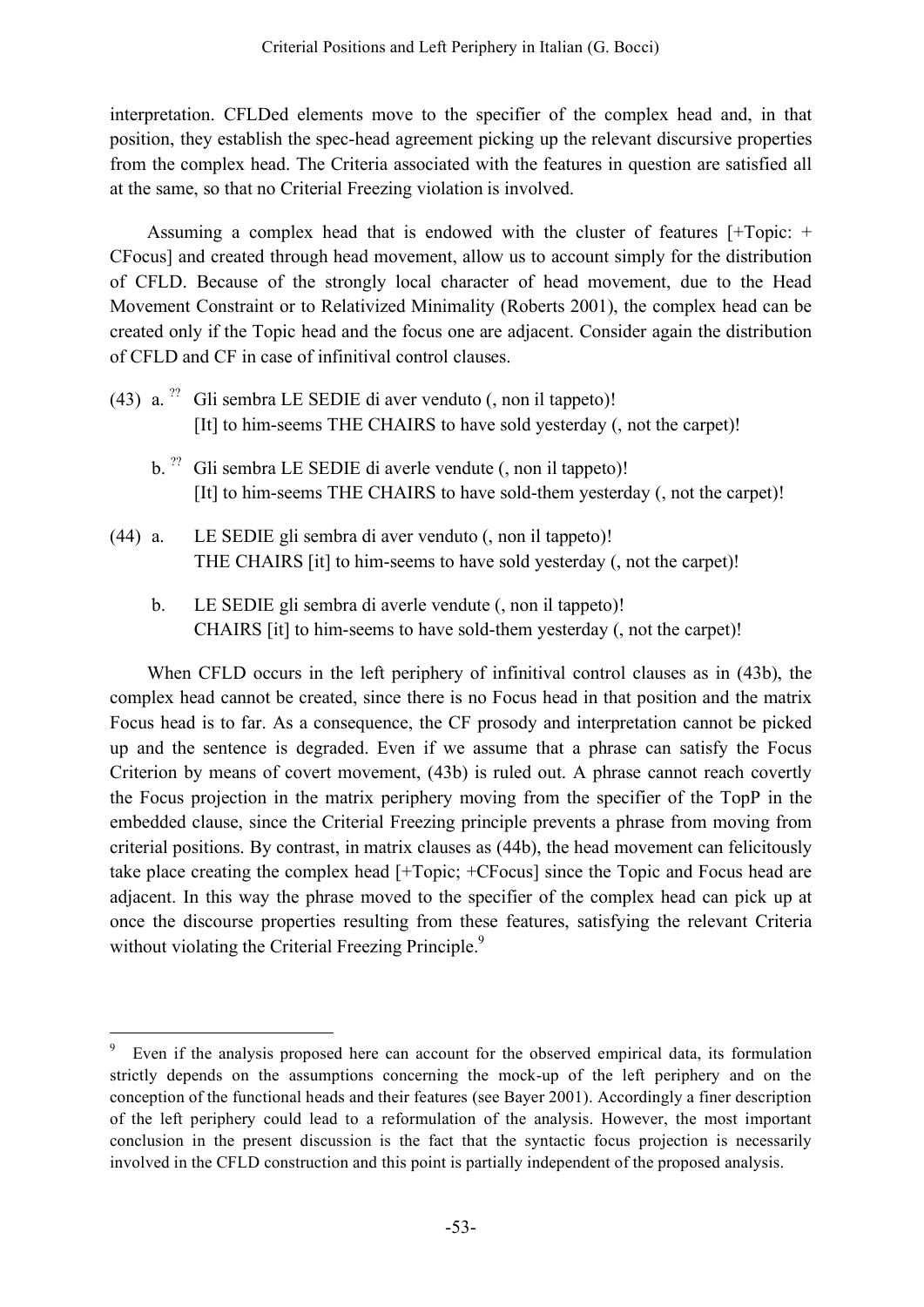#### **3.7. CFLD and Definiteness Requirement**

A marginal point provides convergent support for the analysis of CFLD in terms of head movement. As described in 2.2, only definite elements can appear in CFLD. I will argue that this definiteness requirement is not a primitive property of CFLD, but that it comes directly from the proposed analysis.

On the basis of sentences like (45a-b), Benincà & Poletto (2004) propose to revise the structure of the left periphery sketched by Rizzi (1997) by eliminating the Topic projection(s) between Focus and Finiteness. According to their proposal, the left periphery would be structured in uniform fields and all the Topic projections would be located above FocP.

- (45) a. \*A GIANNI, un libro di poesie lo hanno regalato (, non a Carlo)! TO GIANNI, a book of poems [they] it-have given (, not to Carlo)
	- b. Un libro di poesie, A GIANNI lo hanno regalato (, non a Carlo)! A book of poems TO GIANNI [you] [they] it-have given (, not to Carlo)!

However, note that (46a) contrasts minimally with (45a). This contrast is quite sharp and appears to be systematic. Therefore, I conclude that a direct object can be ClLDed in postfocal position only if it is definite (Bocci 2004). Note that this Definiteness requirement is a property characterizing the Topics in postfocal position. Indefinite specific topicalized direct objects are fully acceptable if the focus projection is not filled, as in (20b), or if they occur in prefocal position.

- (46) a. A GIANNI, il libro di poesie lo hanno regalato (, non a Carlo)! TO GIANNI, the book of poems [they] it-have given (, not to Carlo)
	- b. Il libro di poesie, A GIANNI lo hanno regalato (, non a Carlo)! The book of poems TO GIANNI [they] it-have given (, not to Carlo)!

Since I have assumed that CFLD is obtained through head movement of the downstairs Top° to Foc°, it follows that the complex head inherits the properties of the downstairs Topic and, hence, the definiteness requirement. Comparing (20d) and (45a), we can see that the same observed restriction on postfocal topics applies to CFLD as well. Whatever the nature of this requirement, it concerns both CFLD and postfocal ClLD. The analysis of CFLD in terms of head movement lets us capture this fact.

### **3.8. Final Remarks on CFLD**

At first glance, CFLD appears to be an exception, or even a counterexample, to the sharp distinction between Topic and Focus in Italian. CFLD apparently combines the syntactic properties of ClLDed topics and the Contrastive Focus prosody and interpretation. Consequently, it seems to weaken the cartographic idea that different discourse-scope properties are encoded in different functional projections (Rizzi 1997 and 2004c, Cinque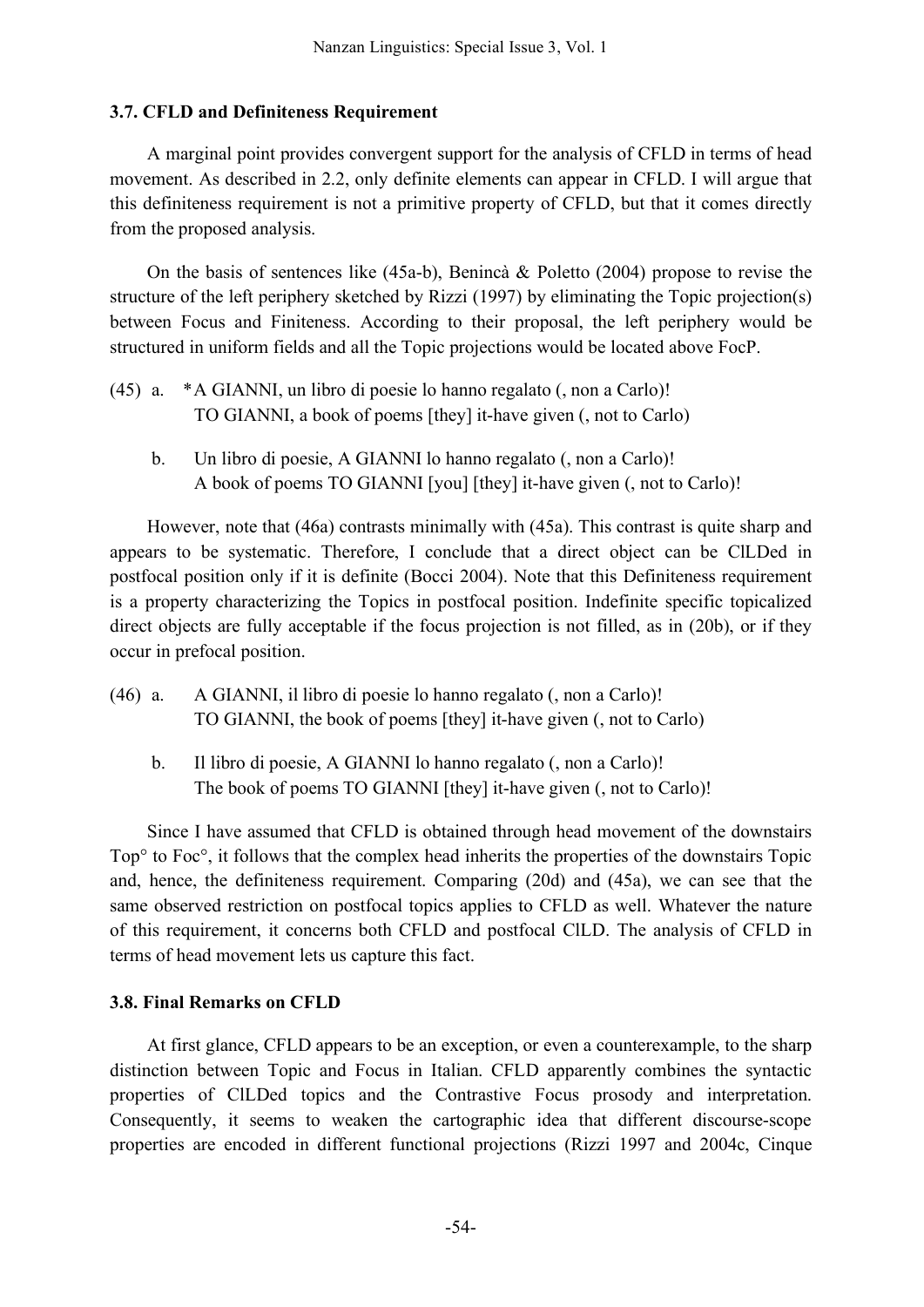1999, Benincà & Poletto 2004, Belletti 2004a & b). If the CFLDed elements were clitic left dislocated topics focalized *in situ* by means of a prosodic process independent of the focus head, then the focus projection would not be necessary to assign the relevant discourse-scope features. As a consequence, the Contrastive Focus properties could be assigned by means of two disjointed mechanisms: on the one hand, the spec-head agreement with the functional head where the focus features are encoded, and, on the other, a prosodic focalization independent of the syntactic configuration.

Nevertheless, the distribution of CFLD indicates straightforwardly that this construction depends on the local availability of the syntactic focus projection, and therefore, an analysis in terms of prosodic focalization *in situ* is not empirically adequate. The data I have discussed indicate, independently of the analysis of CFLD proposed here, that Contrastive Focus prosody and interpretation cannot be assigned without the mediation of the syntactic projection where the relevant features are encoded. In this view, CFLD does not constitute an exception to the Split CP model and the Criterial approach, but it finds a satisfactory account within this framework. According to the analysis that I propose, CFLD occupies the specifier of a complex head obtained through head-movement and endowed with the features [+Topic; +CFocus]. By assuming this analysis formulated within the criterial approach, it is possible to account for the interpretative properties of CFLD, the definiteness requirement and, above all, the syntactic contexts where it is available.

### **4. Contrastively Focalized Subjects in Preverbal Position**

### **4.1. Can a Preverbal Subject be Focalized** *in situ* **within the IP Domain?**

The analysis of focalized subjects in preverbal position leads to conclusions consistent with the results of the investigation of CFLD. In this part of the paper, I will argue that a subject cannot be contrastively focalized *in situ* in the high IP-internal subject position. By contrast, subjects focalized in preverbal position are necessarily fronted to the focus projection in the left periphery moving from a postverbal position and involving a quantificational dependency, as well as wh-interrogative subjects. These facts are completely expected under the criterial approach and, in particular, Rizzi's (2004c) Subject Criterion. The pieces of evidence which I will provide concern data on the verbal agreement in Rural Florentine discussed by Brandi & Cordin (1981), the results of the "ne"-cliticization diagnostic (Rizzi 1982) and the binding effects with respect to Principles B and C. In conclusion, subjects cannot be focalized by means of a purely prosodic strategy, but the Contrastive Focus prosody and interpretation can be assigned only by the mediation of the syntactic projection of FocP, as argued for the case of the CFLD construction.

The focus position in the left periphery has been argued for mainly on the basis of the focalization of direct objects and prepositional phrases. Nevertheless, subjects can be contrastively focalized on the left hand as well, independently of the argumental structure of the verb. As experimentally shown by Avesani & Bocci (2004), from a prosodic point of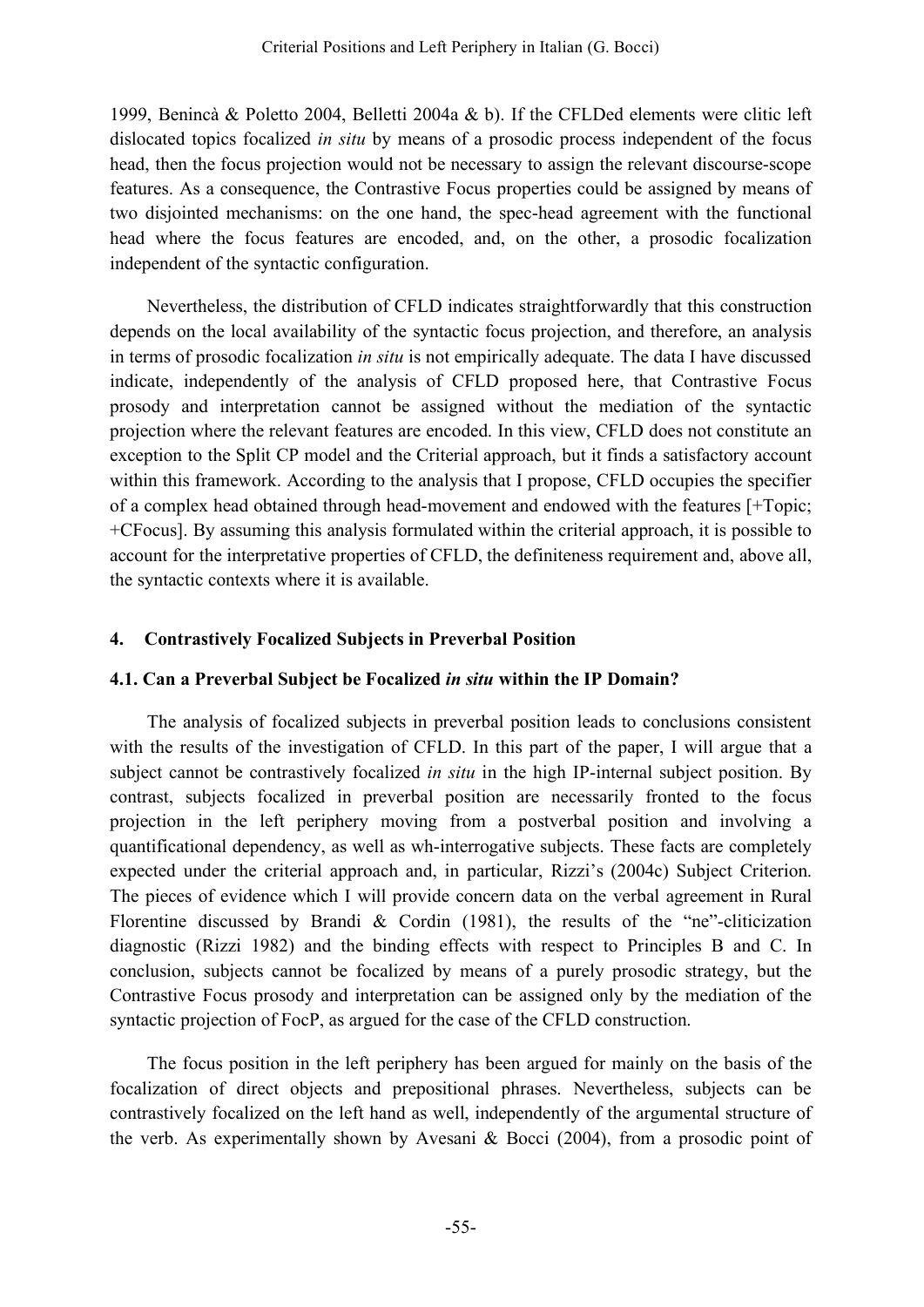view Contrastive Focus consistently involves the same properties for subjects and direct objects focalized in preverbal position. The question that becomes relevant at this point concerns the syntactic position occupied by the focalized subjects in preverbal position. Can be the prosodic and interpretative properties of Contrastive Focus assigned independently of the Focus projection in the left periphery? We can formulate two mutually exclusive hypotheses. If the Contrastive Focus interpretation and prosody can be assigned by means of a purely prosodic strategy independent of the syntactic configuration, a preverbal subject can be focalized standing in its IP-internal position without involving the syntactic projection of Focus in the left periphery. This claim will constitute the I Hypothesis.

#### (47) I Hypothesis

A subject can contrastively focalized *in situ* in the nonquantificational IP-internal subject position, that is the same one occupied by nonfocalized preverbal subjects.

By contrast, if we observe that a focalized subject in preverbal position is necessarily moved to the specifier of FocP, then we will be forced to reject the I Hypothesis and to assume the opposite one that states that the syntactic projection of FocP is necessary to express interpretation and prosody of Contrastive Focus.<sup>10</sup>

### (48) II Hypothesis (provisional formulation)

A contrastively focalized subject in preverbal position is obligatorily moved to the specifier of FocP in the left periphery, namely in an A' position, involving a genuine operator variable dependency.

The II Hypothesis, however, can be decomposed in two more restrictive sub-hypotheses by taking the Subject Criterion proposed by Rizzi (2004c) into consideration. In this way, we will be able to test at the same time two aspects. On the one hand, if a subject can be focalized without the mediation of FocP and, on the other, if the predictions of the criterial approach are born out.

### **4.2. Subject Criterion and Focus Criterion**

Within the GB framework, Rizzi (1982) argues that the well-known Subject/Object asymmetries must be ascribed to EPP and ECP, which prevent the subjects from being extracted from their preverbal position. According to Rizzi, the lack of these asymmetries in

<sup>&</sup>lt;sup>10</sup> Note that focalized subjects can undergo long distance focalization movement as in (i) or precede ClLD topics and wh-elements in indirect interrogatives as in (ii). Therefore it is clear that subjects can move to the focus position in the left periphery (see Bocci 2005, but also Cinque 1990). But the point at issue concerns the obligatoriness of the movement to FocP.

<sup>(</sup>i) LEO i superiori hanno deciso che debba presentare la relazione (, non Marco)! LEO the bosses have established that has to illustrate the report (, not Marco)!

<sup>(</sup>ii) Si domandano LEO dove sia andato (, non Marco)! [They] wonder LEO where has gone (, not Marco)!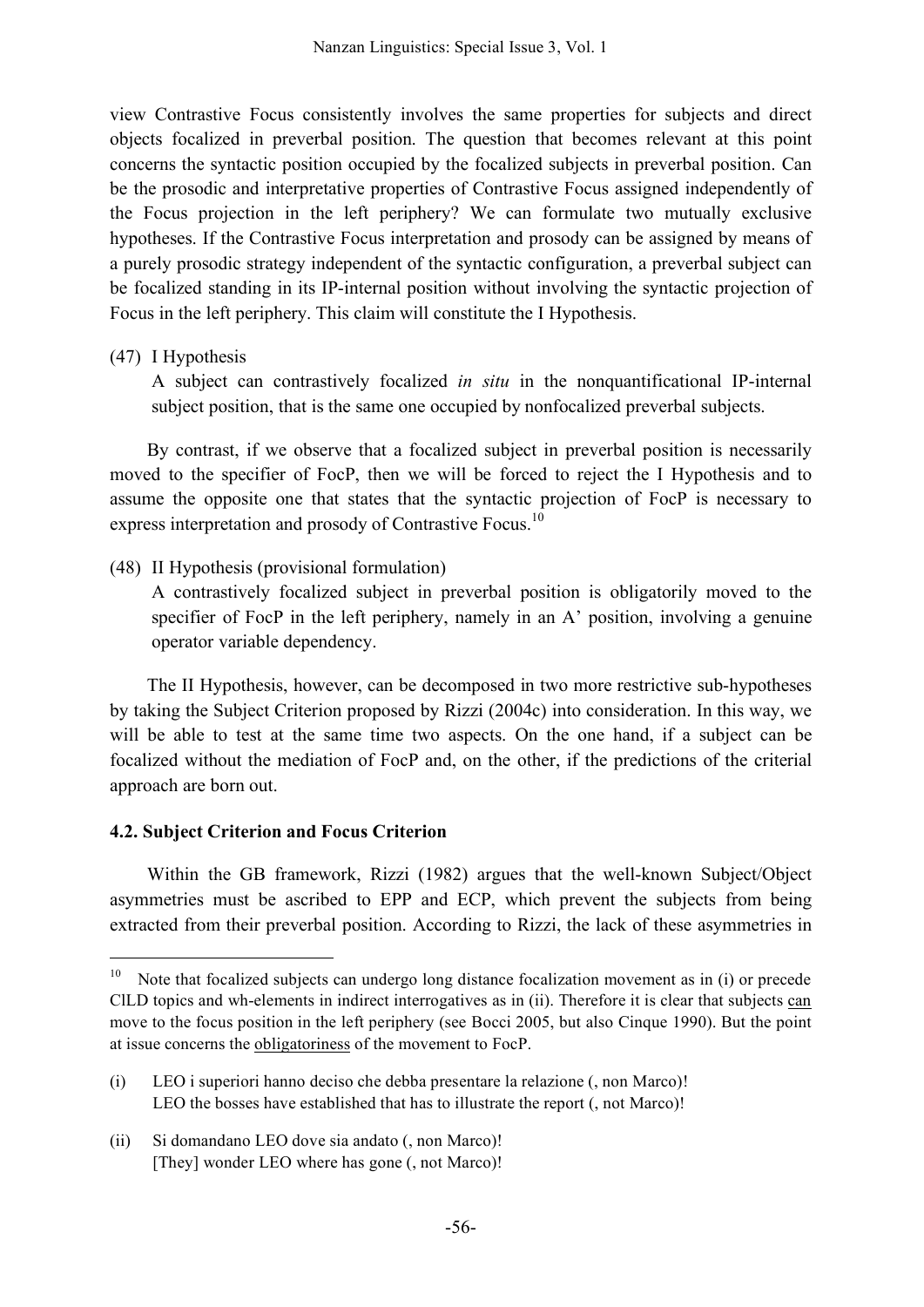Null Subject Languages is due to the availability of the null pronoun *pro* which permits EPP and ECP to be satisfied, so that the lexical subject can be extracted from its postverbal position. Through several tests, as for example the ne-cliticization test, Rizzi shows that whmovement extracts the subject from its postverbal position in Italian so that neither that-trace nor ECP/EPP violations are involved.

Following the core idea of Cardinaletti's (2004) proposal about subject positions, Rizzi (2004c) reformulates the previous analysis of Subject/Object asymmetries in the light of the Criterial approach. The (highest) subject projection within the IP domain is assumed to be a criterial projection which is responsible for the interpretative Subject-Predication articulation.<sup>11</sup> The Subject Criterion associated with the Subj head (and the relevant feature which characterizes this head) attracts the subject to the specifier of SubjP, in order to establish the required spec-head agreement. Since SubjP is a Criterial position, subjects moved to the specifier of SubjP are frozen and resist further movement. Languages, therefore, have to adopt different strategies to make subjects satisfy higher criteria than the Subject Criterion (Rizzi & Shlonsky 2004). In a Null Subject Language as Italian, where the expletive *pro* is available, *pro* can formally satisfy the Subject Criterion and the thematic subject is free to move from a predicate-internal position in order to satisfy, for instance, the Wh Criterion. At this point, one should ask which is the exact predicate-internal position from which subjects are extracted. Even if different analyses could be proposed, I will assume for the sake of concreteness that wh-subjects are extracted directly from the thematic position, skipping Subj $P^{12}$ 

Assuming the Subject Criterion, we must expect that if the subject has to reach the specifier of FocP in the left periphery to comply with the Focus Criterion, it can only move directly from a predicate-internal and noncriterial position since in this way the subject can skip SubjP and avoid the criterial freezing effect.<sup>13</sup> The predictions of the Subject Criterion can be tested by restating the II Hypothesis in (48) in two alternative sub-hypothesis.

<sup>&</sup>lt;sup>11</sup> Note that the Subject-Predication articulation is assumed to be distinct from the Topic-Comment one (Rizzi 2004c).

 $12$  The exact identification of the projection from which the subjects are extracted is an important question. The possible answers are related to the analysis of the low IP area and of the postverbal subject that one assumes (see Belletti 2004 and Cardinaletti 2002). The evidence presented here indicates that the extraction site of CFed subjects is not higher than the downstairs domain of IP and that it has the same properties as the extraction site of wh-subjects. As for binding phenomena, I will argue that the extraction site of fronted wh- or focalized subjects has properties similar to the ones of a subject occurring (overtly) in postverbal position. However, this does not necessarily mean that overt postverbal subject position and the extraction site of wh- and focalization movement are the same. For a brief discussion I refer the reader to Bocci (2004:39-40).

<sup>&</sup>lt;sup>13</sup> Remember that the Criterial Freezing effect applies at any level. As a consequence, even if we assume that the Focus Criterion can be fulfilled through covert movement, we conclude that subjects cannot reach FocP with covert movement from SubjP.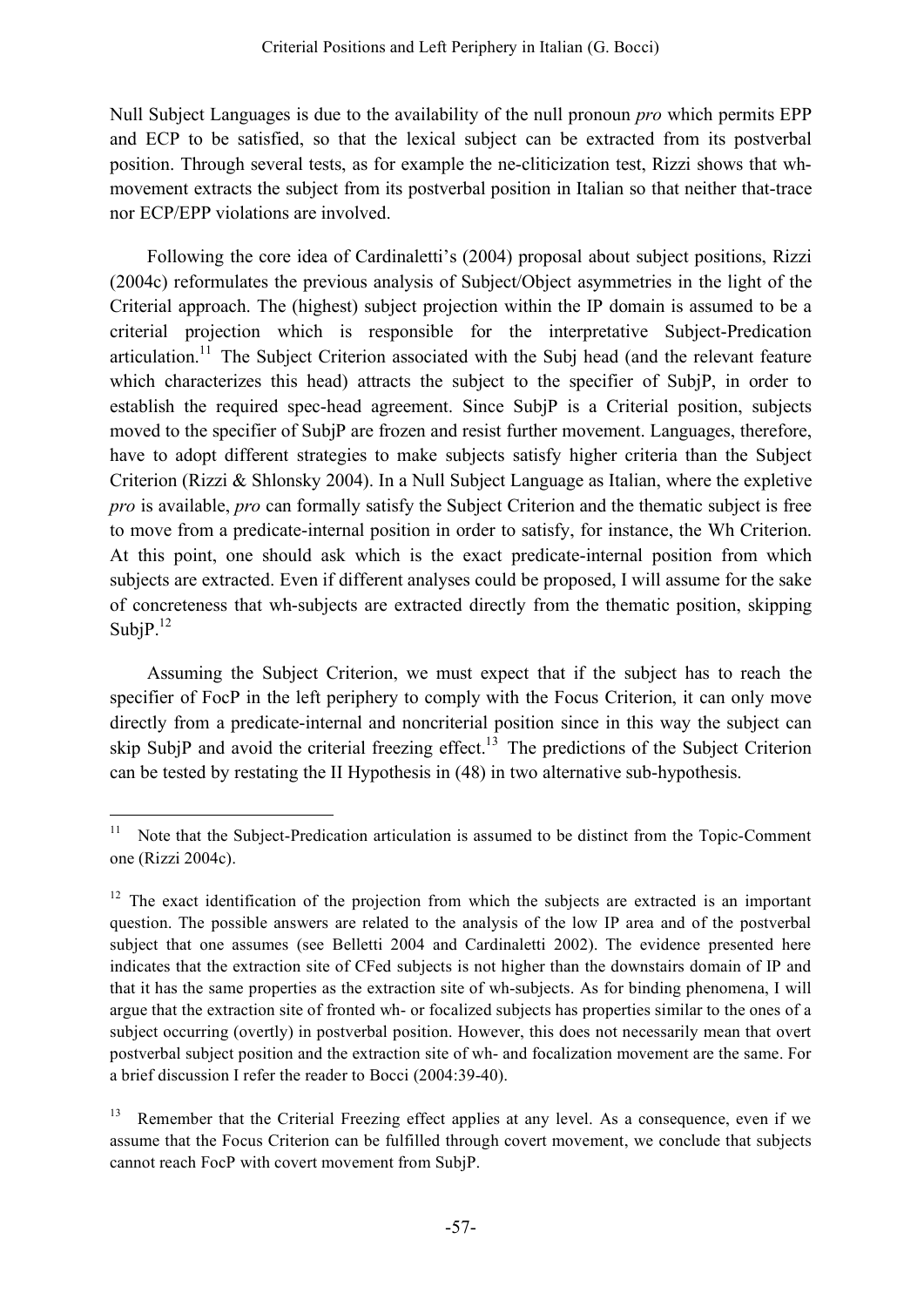(49) II Hypothesis (final formulation)

A contrastively focalized subject in preverbal position is obligatorily moved to the specifier of FocP in the left periphery in order to comply with the Focus Criterion. This movement creates a quantificational dependency.

-sub-hypothesis A

Focus movement extracts the subject from SubjP. Since the quantificational movement takes place from the specifier of SubjP, the variable is located in a very high position within the IP domain.

-sub-hypothesis B

Focus movement extracts the subject directly from the thematic position, skipping SubjP, as expected assuming the Subject Criterion. Since the quantificational movement takes place from the thematic position, the variable is located in a very low postverbal position.

On the basis of different empirical data, I will argue that the I Hypothesis has to be rejected. This leads to the conclusion that Contrastive Focus prosody and interpretation cannot be assigned *in situ* by an interpretative-prosodic mechanism independent of syntax. By contrast, the evidence presented here fully supports the II Hypothesis, showing that the specific syntactic projection where the CF features are syntactically encoded is necessary to assign Contrastive Focus prosody and interpretation. Moreover, I will show that the subjhypothesis B is correct and that the subject must move to FocP from a low postverbal position skipping FocP and leaving the variable in a very low position, as expected assuming the Subject Criterion.

# **4.3. Contrastive Focalization in Rural Florentine**

Brandi & Cordin (1981) show that in Rural Florentine verb and subject clitic, which obligatory occurs in this dialect, must agree in number and gender with the lexical subject only if the lexical subject is preverbal. If the subject occurs in postverbal position, verb and clitic do not agree with the lexical subject, but they necessarily display the default morphology (3 person singular masculine), as shown in (50) (adapted from Brandi & Cordin 1981).

| $(50)$ a.    | Le su' sorelle le son venute.<br>His sisters they-have come fem         | b. *Le su' sorelle gl'è venuto.<br>His sisters it-has come $_{\text{masc}}$      |
|--------------|-------------------------------------------------------------------------|----------------------------------------------------------------------------------|
| $\mathbf{c}$ | Gl'è venuto le su' sorelle.<br>It-has come $_{\text{masc}}$ his sisters | d. *Le son venute le su' sorelle.<br>They-have come $_{\text{fem.}}$ his sisters |

Since preverbal and postverbal subjects are characterized by different types of agreement on the verb and the subject clitic, Brandi  $\&$  Cordin (1981) argue convincingly that in main and indirected wh-interrogatives, the wh-subjects are not moved from (or located in) the preverbal subject position, but they are extracted from the postverbal subject position and fronted to the CP area, as illustrated in (51)-(52) (adapted from Brandi & Cordin 1981: (63a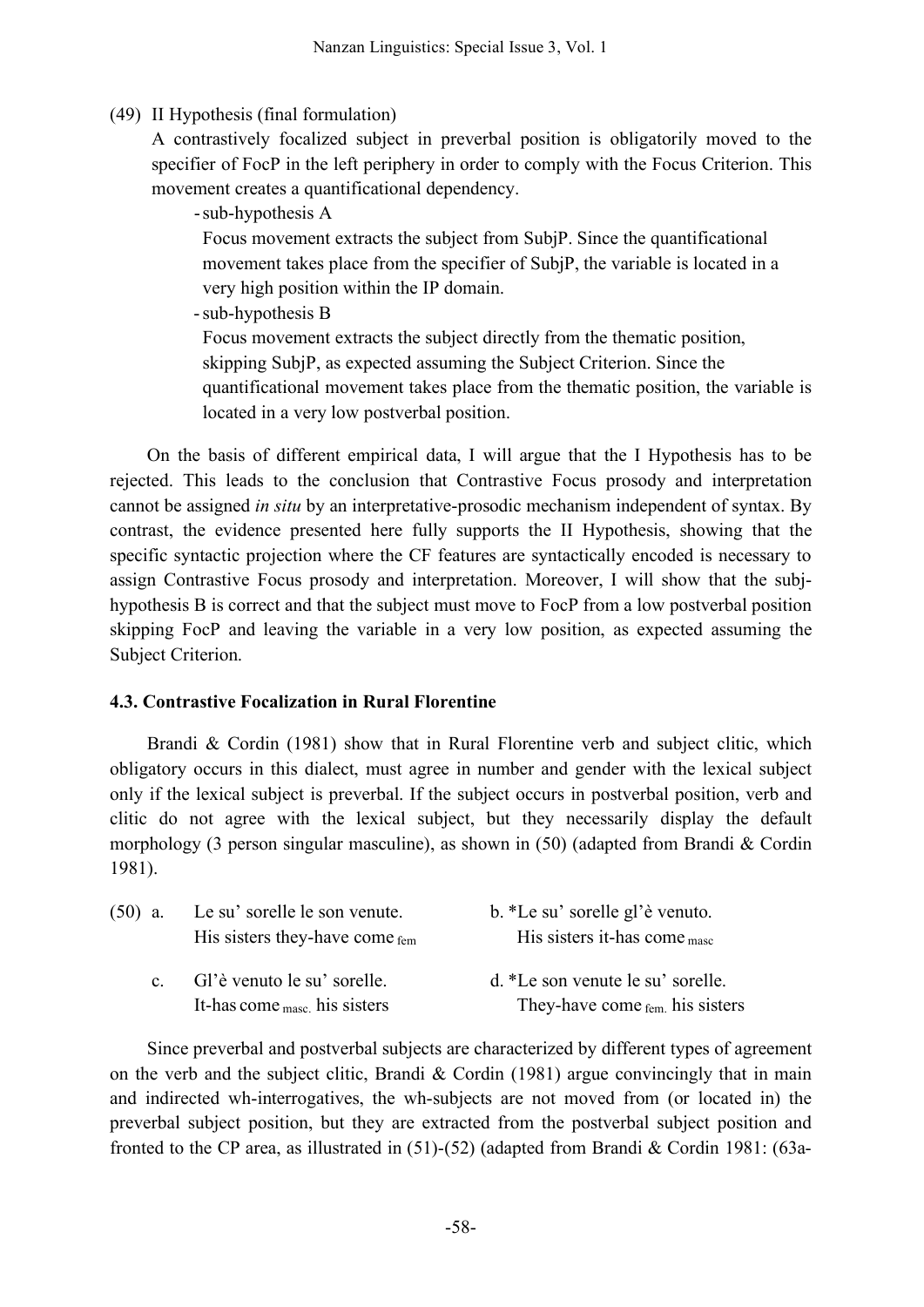b) and (64a-b)). If the subject moved across the high IP domain as expected under the II-a Hypothesis, it would trigger the verbal and clitic agreement. But this is not the case.

- (51) a. Quante ragazze gl'è ito via? How many girls it-has gone away?
	- b. \*Quante ragazze l'enno ite via? How many girls they-have gone away?
- (52) a. Quante ragazze tu pensi ch'e sia venuto? How many girls do you think that it-has come
	- b. \*Quante ragazze tu pensi che le siano venute? How many girls do you think that they-have $\mathbf{I}_{\text{III}}$  pl come

As for Contrastive Focus, Brandi & Cordin  $(1981)$  provide the examples in (53) and (54). Since the subjects focalized in preverbal position are characterized by lack of verbal agreement and the occurrence of the default clitic as the postverbal subjects are, Brandi  $\&$ Cordin conclude that focalization is analogous to wh-movement: the subject must be extracted from the postverbal position.

- (53) a. LA MARIA gl'è venuto, no la Carla! Maria it-has come, not Carla!
	- b. \*LA MARIA l'è venuta, no la Carla! Maria she-has come, not Carla!
- (54) a. LA MARIA gl'ha parlato alla riunione, no la Carla! Maria it-has spoken at the meeting, not Carla!
	- b. \*LA MARIA l'ha parlato alla riunione, no la Carla. Maria she-has spoken at the meeting, not Carla!

The most remarkable aspect of these data is the ungrammaticality of the sentences (53b) and (54b). If the subject could reach the left periphery moving through SubjP, it would trigger the verbal and clitic agreement. By contrast, the prosodic properties of Contrastive Focus are inconsistent with the agreement pattern which characterizes the preverbal (nonfocalized) subjects. Accordingly, these data are sufficient to discard the I Hypothesis and to conclude that the II-b Hypothesis is correct. The preverbal subject cannot receive the Contrastive Focus prosody standing in the high subject position in the IP domain. The focalized subjects in preverbal position are necessarily moved to the left periphery directly from the postverbal position skipping SubjP.

# **4.4. "Ne" Cliticization Test**

The "ne" cliticization test in "standard" Italian leads to the same conclusions we have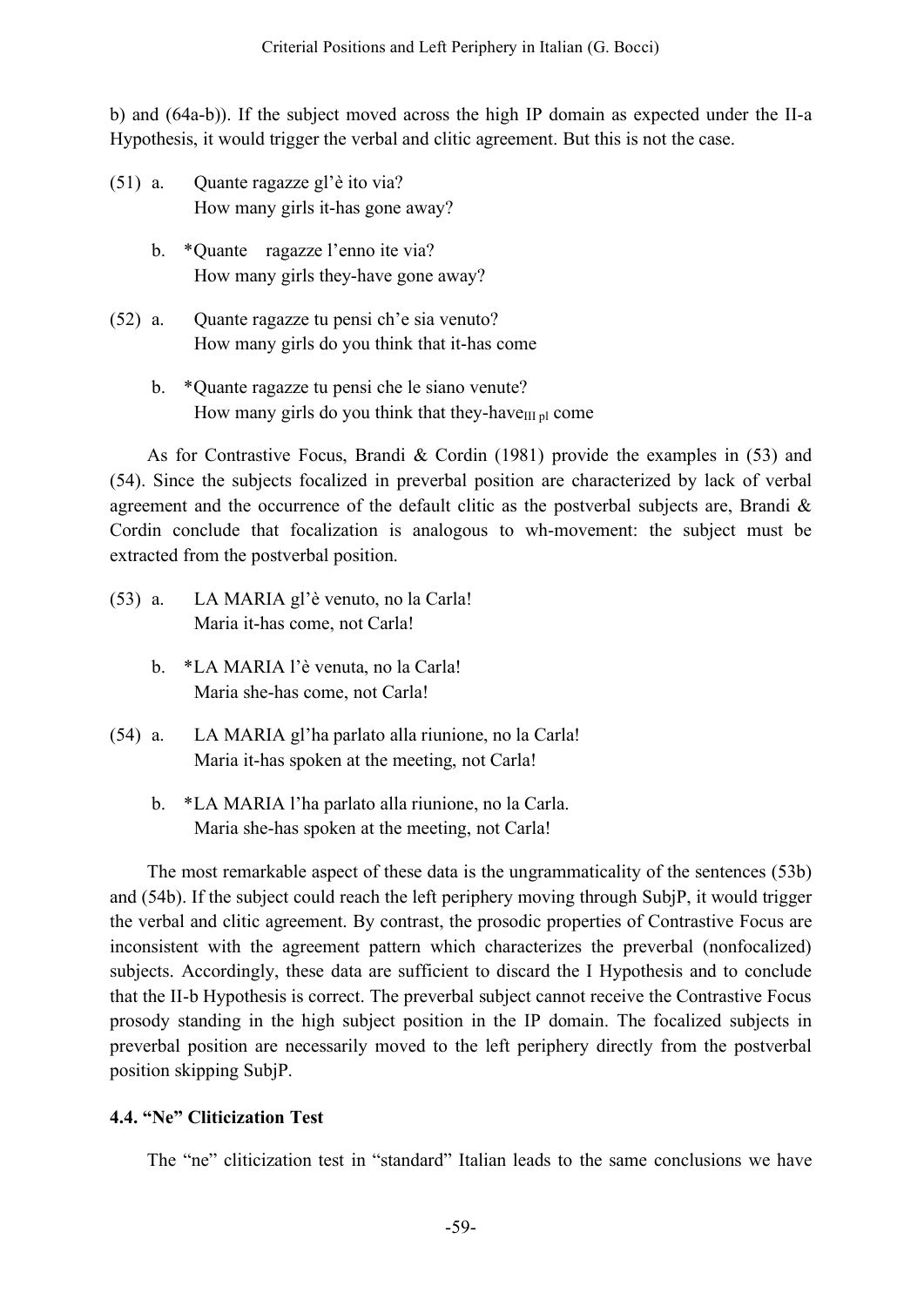drawn for Rural Florentine. Rizzi (1982) proposes the "ne"-cliticization as diagnostic criterion to locate the extraction site of wh-subjects in Italian. A subject of an unaccusative verb which is constituted by an indefinite quantifier and its lexical restriction can undergo two opposite processes of pronominalization exemplified in (55) (adapted from Rizzi 1982:150 (91)). When the subject occupies a postverbal position as in (55b), the lexical restriction can be pronominalizated with the clitic "ne" (of it/of them), whereas the simple omission of the lexical restriction is ungrammatical. On the other hand, if the subject occupies the preverbal position, the lexical restriction can be omitted and the clitic "ne" cannot occur.

- (55) a. Alcune pietre sono cadute in mare 'Some stones have fallen down into the sea'
	- b.  $*(Ne)$  sono cadute alcune  $\blacksquare$ . Of them-have fallen down some
	- c. Alcune  $(*ne)$  sono cadute in mare. Some have fallen down.

Since the mechanism of the "ne" cliticization is preserved under wh-movement, Rizzi argues that the "ne"-cliticization constitutes a diagnostic test to decide the position of whextraction of the subject. The compulsoriness of the "ne" occurrence in (56) and (57) (from Rizzi 1982:151-152) leads to the conclusion that the wh-subjects must be extracted from the postverbal position.

- (56) Quante \*(ne) sono cadute? How many \*(of them-)have fallen down?
- (57) Quante hai detto che \*(ne) sono cadute? How many have you said that \*(of them-)have fallen down?

As for Contrastive Focus, Cinque (1990:69-71) points out that a contrastively focalized subject visibly fronted to the left periphery of a matrix clause behaves like a wh-subject in requiring necessarily the occurrence of "ne", as illustrated by (58b) (from Cinque 1990:70 (33)).

- (58) a. -A: Sono arrivate dieci lettere. Ten letters have arrived.
	- b. -B: No, QUATTRO pare che \*(ne) siano arrivate, non dieci! No, FOUR [it] appears that \*(of them-) have arrived, not ten!
	- c. -B': \*No, QUATTRO sono arrivate, non dieci! No, FOUR have arrived, not ten!
	- d. -B'': No, QUATTRO ne sono arrivate, non dieci! No, FOUR of them- have arrived, not ten!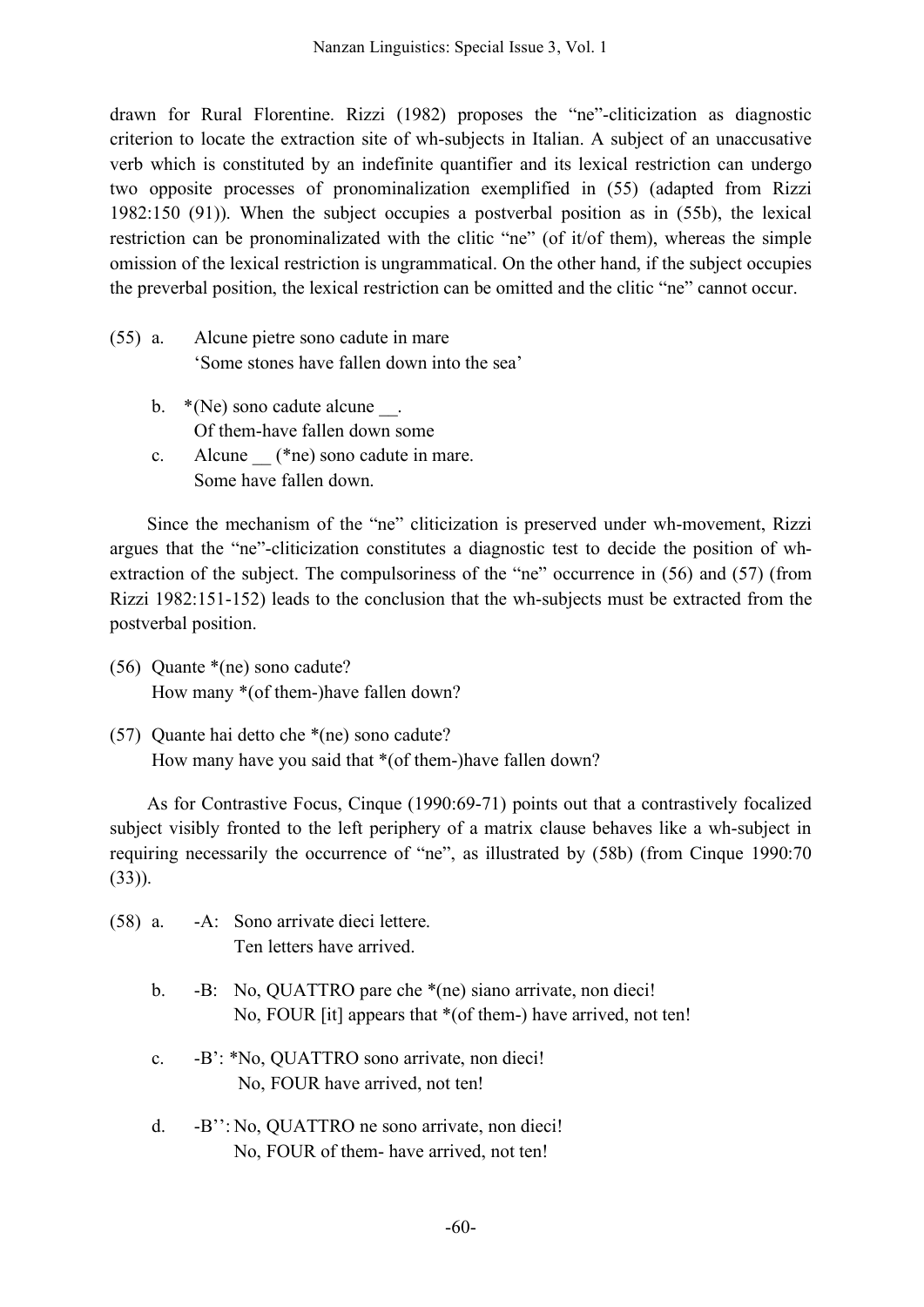Crucially, the "ne" occurrence is mandatory also in sentences where the subject is not visibly fronted as shown by (58c) and (58d) (adapted from Bocci 2004) If the subject could receive the Contrastive Focus intonation *in situ* occupying the specifier of SubjP in the IP domain (I Hypothesis), the lexical restriction could be simply omitted as in the case of nonfocalized preverbal subjects (see (55c)). By contrast, since "ne" must occur, we are lead to conclude that if a subject in preverbal position is endowed with the Contrastive Focus prosody, it is not hosted in the IP domain, but it is necessarily moved to the left periphery from the postverbal position skipping the IP-internal subject position. In this way, the "ne" cliticization test substantiates the II-b Hypothesis.

#### **4.5. Focalized Subjects are Sensitive to WCO**

The evidence provided so far indicates that the focalized subjects in preverbal position do not behave as nonfocalized preverbal subjects, but as postverbal subjects. This fact supports the II Hypothesis, according to which the subjects focalized in preverbal position are not hosted within the IP domain, but extracted directly from the postverbal position and moved to the focus projection in the left periphery. Since the movement to FocP creates quantificational dependencies, as we have observed in the case of focalized direct objects (see (13)), the II-b Hypothesis predicts that a genuine operator-variable dependency is involved between the surface subject position and the postverbal one. In this section, I will show that the subjects focalized in preverbal position are sensitive to WCO effects and, hence, involve quantificational dependencies, unlike nonfocalized preverbal subjects.

Through several arguments, Cecchetto (2000, 2001) argues that a ClLDed DO is compulsory reconstructed in an intermediate internal IP position within the IP domain which is different from the VP-internal thematic position. This reconstruction site (FP) is higher than the position occupied by a postverbal subject, but lower than the one occupied by a nonfocalized preverbal subject (whatever kind of subject: referential DP, *pro*, quantified expression). As a consequence, FP is c-commanded by a subject in preverbal position, i. e. in SubjP, but it c-commends a subject in postverbal position. As shown by (59) and (60), a pronoun contained in a ClLDed object can be bound by preverbal subjects, but not by postverbal subjects. Furthermore, since the ClLDed direct objects undergo necessarily the reconstruction process, an R-expression embedded in a ClLDed direct object cannot be coindexed with a subject in preverbal position because of Principle C, as illustrated in (61). By contrast, Principle C is not violated in (62) where the same R-expression is coindexed with a subject pronoun in postverbal position, since the ClLDed object is reconstructed in a position higher than the postverbal subject.

- (59) La suai relazione, ogni segretariai l'ha consegnata Lunedì. Her<sub>i</sub> report, every segretary<sub>i</sub> it-has handed in [on] Monday.
- $(60)^*$ La sua<sub>i</sub> relazione, l'ha consegnata ogni segretaria<sub>i</sub>. Her<sub>i</sub> report, it-has handed in every segretary.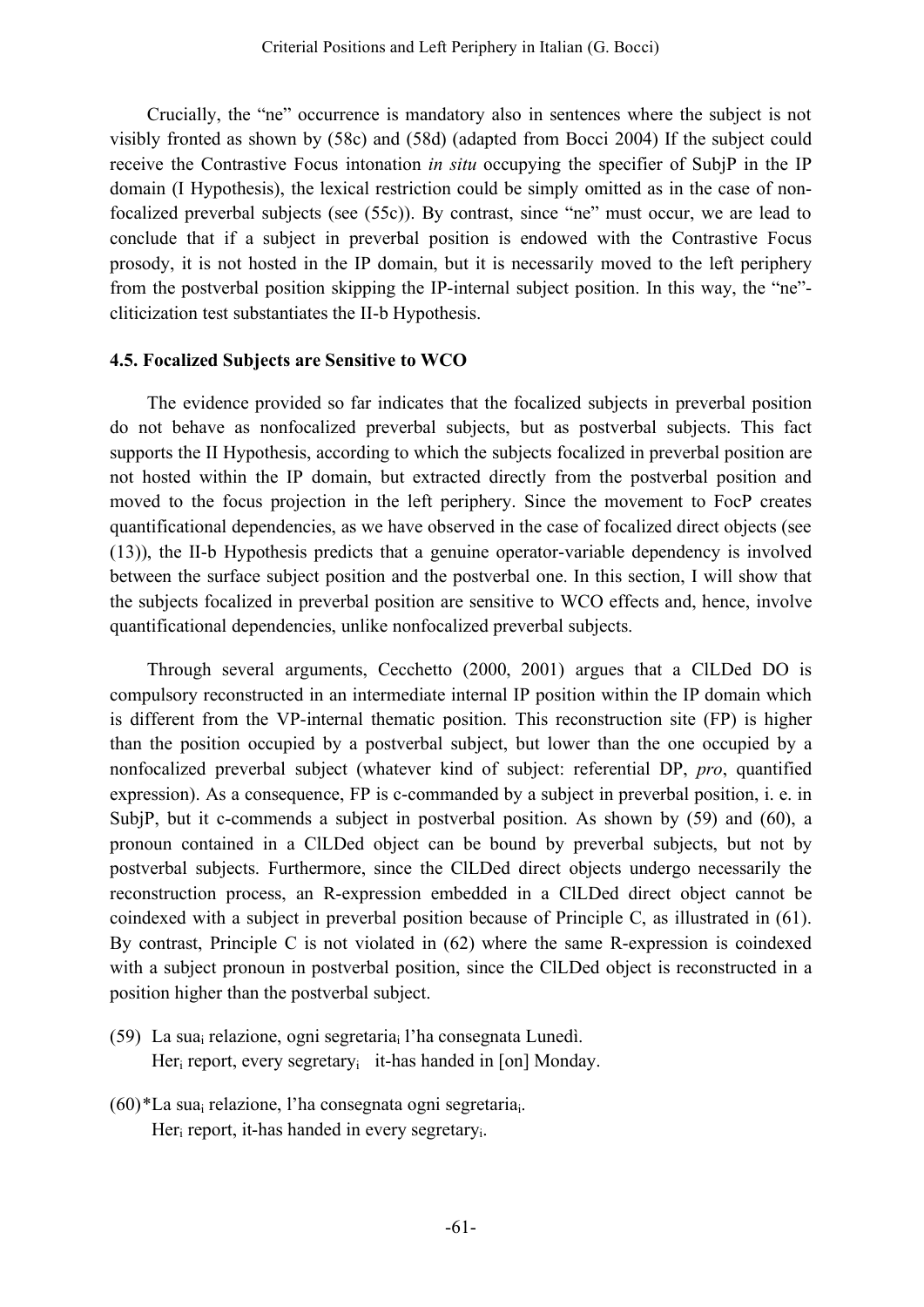- $(61)^{?7}$ L'opera prima di uno scrittore<sub>i</sub>, lui<sub>i</sub> la capisce veramente. The first work of a writer<sub>i</sub>, he<sub>i</sub> it-understands really
- (62) L'opera prima di uno scrittorei, la capisce veramente luii. The first work of a writer<sub>i</sub>, it-understands really he<sub>i</sub>

Keeping in mind the compulsory reconstruction of ClLDed DOs argued for by Cecchetto (2000, 2001), consider now the sharp contrast between (59), repeated in (63) for convenience, and (64). In (64) the nonfocalized subject, occupying the SubjP in the high zone of the IP domain, appropriately c-commands the ClLDed object reconstructed in FP. But if the preverbal subject is contrastively focalized as in (64), then the coindexation between the focalized subject and the pronoun within the ClLD direct object gives rise to a degradation which I analyze as due to a WCO configuration.

- (63) La sua<sub>i</sub> relazione, ogni segretaria<sub>i</sub> l'ha consegnata Lunedì. Her<sub>i</sub> report, every segretary<sub>i</sub> it-has handed in [on] Monday
- $(64)^{?7}$ La sua<sub>i</sub> relazione, OGNI SEGRETARIA<sub>i</sub> l'ha consegnata Lunedì! Her<sub>i</sub> report, EVERY SEGRETARY<sub>i</sub> it-has handed in [on] Monday!

By putting together Rizzi's (1982) analysis of subject extraction and the behaviour of ClLD with respect to reconstruction, I conclude that in (64) the focalized subject cannot be hosted in SubjP, but it is necessarily extracted directly from a very low position across the reconstruction site of the ClLDed direct object and moved to FocP, creating a quantificational dependency between the postverbal extraction site and FocP. As sketched in (65) and (66) (irrelevant details are omitted), the movement to FocP gives rise to the prototypical WCO configuration where the pronoun is c-commanded by the operator, but not by the variable.<sup>14</sup> If a subject could receive the Contrastive Focus prosody in SubjP without involving an operator-variable dependency, the WCO effect would be avoided and (64) would be as acceptable as (63). Likewise, if the quantificational movement to FocP could take place from SubjP, as expected under the II-a Hypothesis, the variable would be located in SubjP, so that it would be high enough to c-command the pronoun and to avoid the WCO configuration. As

(ii) Chi, l'ha consegnata, la sua i relazione? Who<sub>i</sub> it-has handed in his  $_{i}$  report?

<sup>&</sup>lt;sup>14</sup> One could speculate that  $(64)$  is degraded because of some kind of pragmatic principle which prevents coindexation between a pronoun within a Topic and a focalized or wh subject. However, this hypothesis appears to be contradicted by the case of the Right Dislocated topics. As shown by (i) and (ii), a pronoun contained in within a Right Dislocated direct object can be properly c-commanded and bound by a focalized or wh- subject. This fact suggest that the degradation observed for ClLD in (64) is due to the syntactic configuration created by the mechanism of focalization, rather than due to a pragmatic violation (see Bocci 2004:50-51).

<sup>(</sup>i) OGNI SEGRETARIA<sub>i</sub> l'ha consegnata, la sua<sub>i</sub> relazione (, non ogni assistente)! EVERY SEGRETARY<sub>i</sub> it-has handed in her<sub>i</sub> report (, not every assistent)!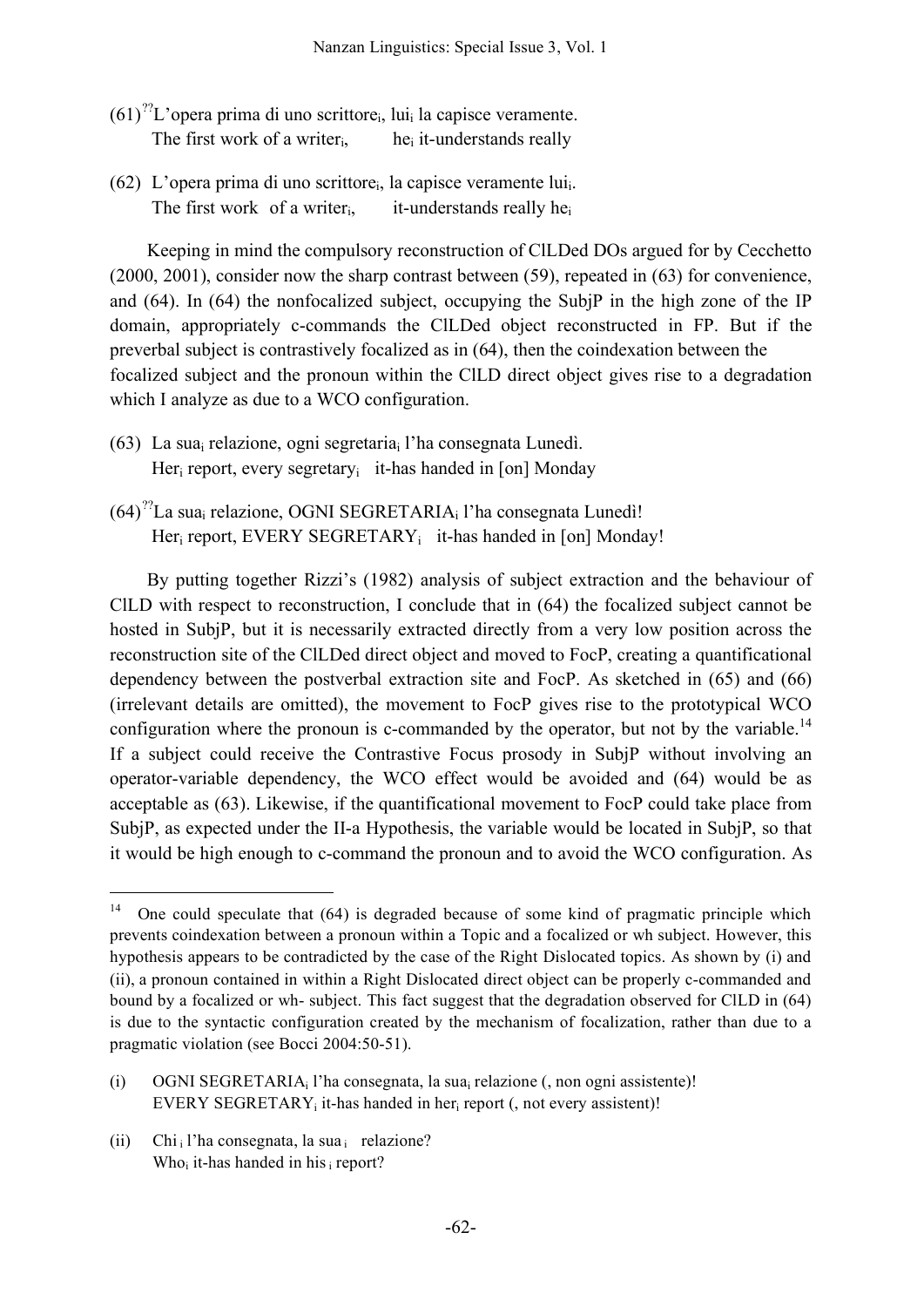a consequence, the contrast between (63) and (64) leads to the conclusion that moving to FocP is necessary to obtain the prosody and interpretation of Contrastive Focus and that the quantificational movement must leave the variable in a very low position. In this way, the sensitivity to WCO characterizing the subjects focalized in preverbal positions supports the II-b Hypothesis.

- (65) <del>La sua<sub>i</sub> relazione</del>, OGNI SEGRETARIA<sub>i <[La sua<sub>i</sub> relazione]> l'ha consegnata Lunedì!</sub>
- (66)



If the analysis proposed for (66) is correct, the same WCO effect observed in the case of focalized subjects should be found also in interrogative clauses with wh-subjects. This prediction is borne out, as shown by (67) and (68). Once again, wh-movement and focalization show the same properties. When a subject has to reach a projection higher than SubjP to comply with some criterion, it moves directly from a low position skipping SubjP and the criterial freezing effect which that projection triggers.

- $(67)^{?7}$ La sua<sub>i</sub> relazione, chi<sub>i</sub> l'ha consegnata Lunedì?  $His<sub>i</sub>$  report, who<sub>i</sub> it-has handed in [on] Monday
- $(68)^{?7}$ La sua<sub>i</sub> relazione, chi<sub>i</sub> credi che l'abbia consegnata Lunedì? His<sub>i</sub> report, who<sub>i</sub> do [you] think that it-has handed in [on] Monday!

### **4.6. Focalized Subjects, Principle C and Reconstruction**

Convergent evidence in favor of the II-b Hypothesis is provided by Principle C effects. As mentioned above, Cecchetto (2000) argues that the contrast between (61) and (62),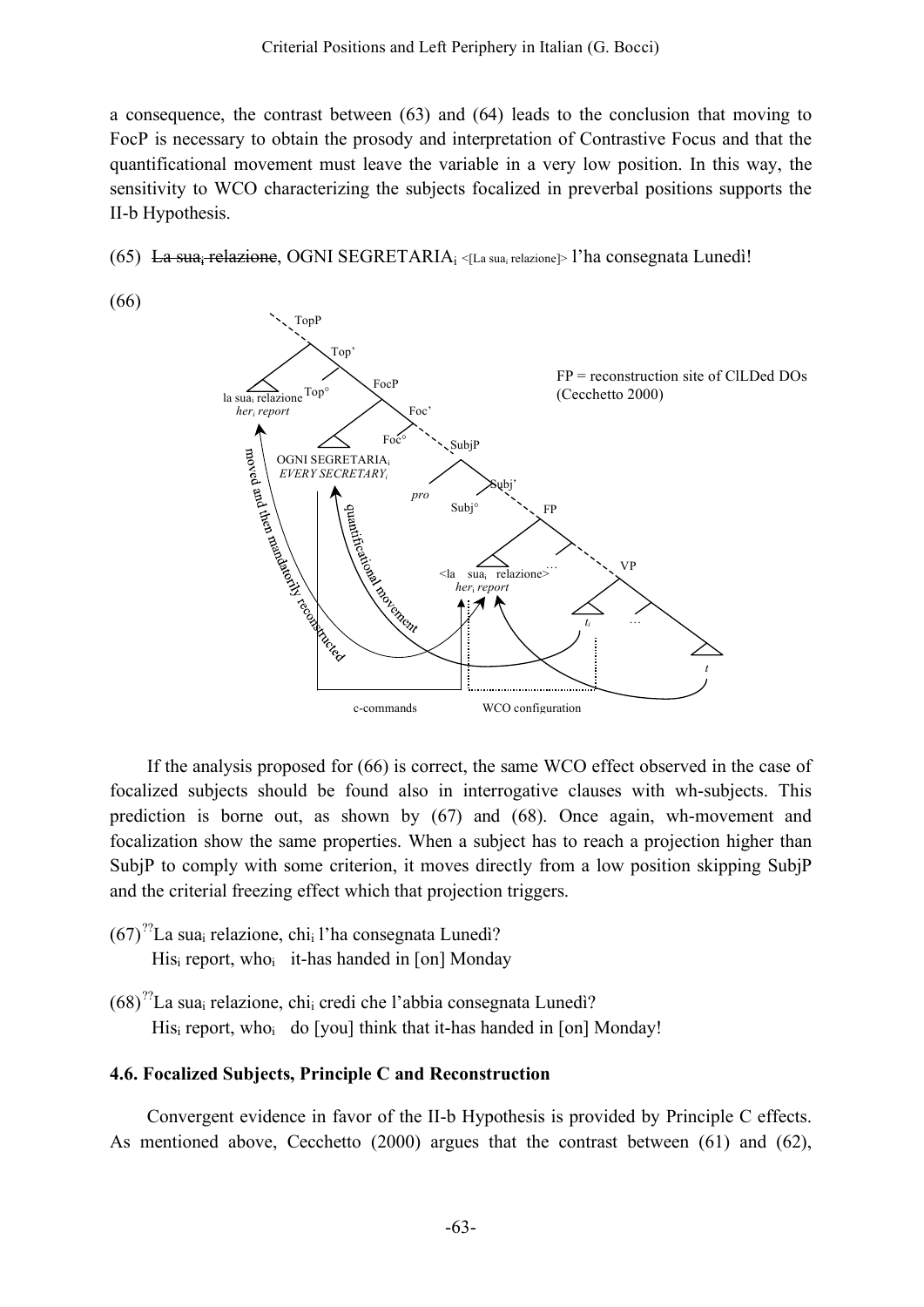repeated in (69) and (70) for convenience, is due to a Principle C violation. Since the ClLDed direct object is reconstructed in an intermediate position within the IP domain, it is ccommanded by preverbal but not by postverbal subjects. As a consequence, Principle C is violated in (70), because the preverbal subject is coindexed with a DP contained in the ClLDed object reconstructed within the c-domain of the pronoun, as sketched in (71). Conversely, the coindexation with the subject in postverbal position in (70) does not give rise to a violation, since, in this case, the referential expression is reconstructed above the cdomain of the postverbal pronominal subject, as indicated in (72). Note that if the subject in SubjP in (69) could be reconstructed in a lower position, (69) would be grammatical as (70) is. Consequently (69) leads to the conclusion that a nonfocalized subject in preverbal position, i.e. a subject in SubjP, cannot be reconstructed in a lower position.

- $(69)^{27}$ L'opera prima di uno scrittore<sub>i</sub>, lui<sub>i</sub> la capisce veramente. The first work of a writer $i$ , hei it-understands really
- (70) L'opera prima di uno scrittore<sub>i</sub>, la capisce veramente lui<sub>i</sub>. The first work of a writer<sub>i</sub>, it-understands really he<sub>i</sub>
- (71) L'opera prima di uno scrittore<sub>i</sub>, lui<sub>i</sub> < l'opera prima di uno scrittore<sub>i</sub> > la capisce veramente. The first work of a writer<sub>i</sub>, he<sub>i</sub> < the first work of a writer<sub>i</sub> it-understands really
- (72) L'opera prima di uno scrittore, < l'opera prima di uno scrittore  $>$  la capisce veramente  $lui_i$ .

The first work of a writer<sub>i</sub>,  $\leq$  the first work of a writer  $\geq$  it-understands really he

Cecchetto (2000), however, points out that the violation of Principle C (at least partially) disappears if the preverbal pronominal subject is contrastively focalized as in (73). Once again, a subject focalized in preverbal position behaves as postverbal subjects do. This observation suggests that a focalized preverbal subject is not hosted in SubjP, but it is moved to FocP from the postverbal subject position where it can be reconstructed, as sketched in (74). If this is the case, it is the possibility of reconstruction which enables the focalized preverbal subject to obviate Principle C in (73). In order to substantiate this idea, we have to verify if a focalized phrase in left periphery can undergo reconstruction.

- (73) L'opera prima di uno scrittore<sub>i</sub>, LUI<sub>i</sub> la capisce veramente (, non il pubblico)! The first work of a writer<sub>i</sub>,  $HE_i$  it-understands really (, not the readers)!
- (74) L'opera prima di uno scrittorei, LUI; < l'opera prima di uno scrittore;  $>$  la capisce veramente  $\langle LUI_i \rangle$ The first work of a writer<sub>i</sub>, HE<sub>i</sub> < the first work of a writer<sub>i</sub> it-understands really  $\leq H E_i$

It is generally assumed that a fronted wh-phrase can be reconstructed in its intermediate positions or at the base of chain with regard to binding phenomena. Analogously, it is usually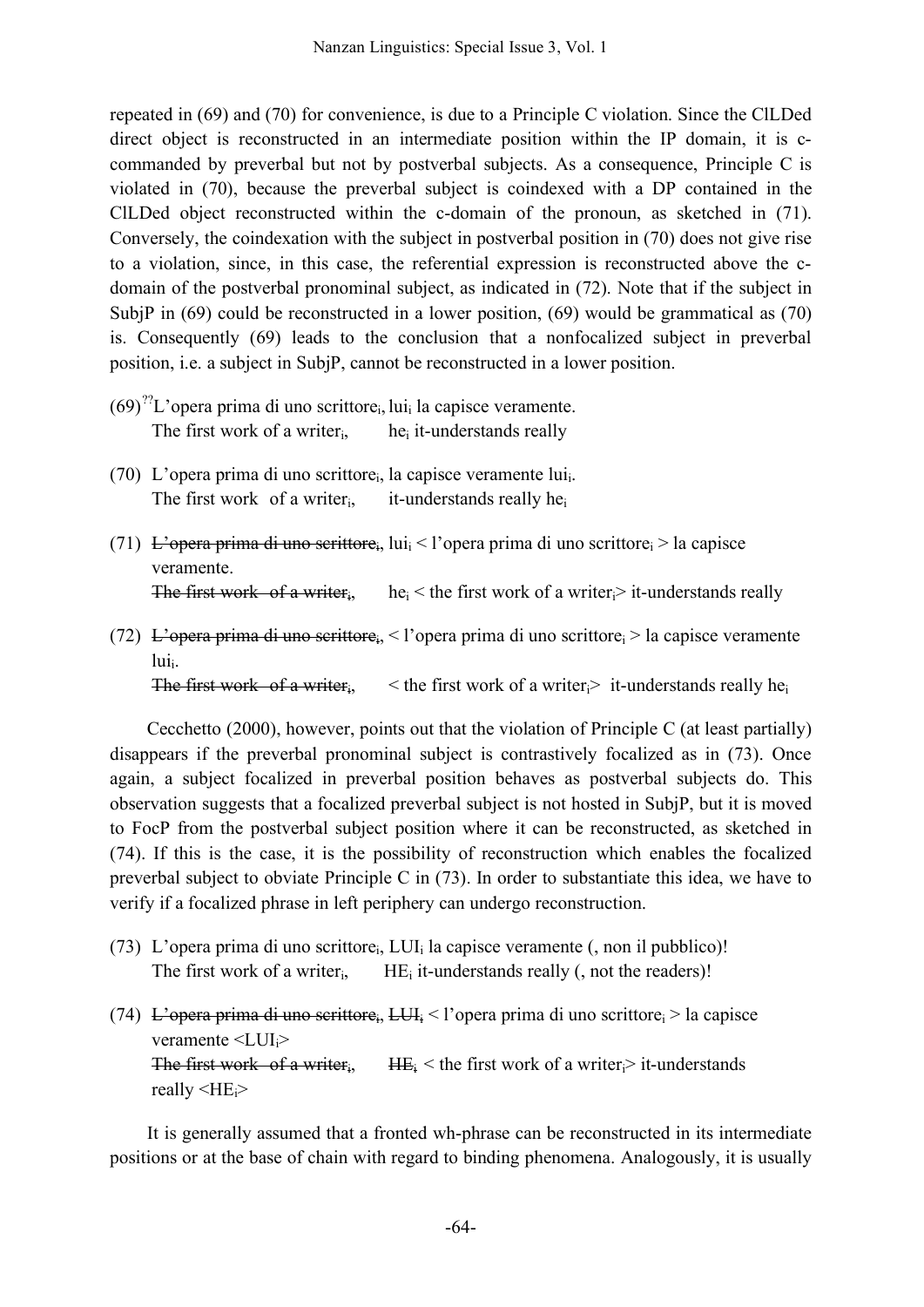assumed that focus movement involves the same type of quantificational dependency which characterizes wh-movement. Therefore, it is natural to suppose that focus movement can undergo reconstruction as well as wh-movement can. The examples (75)-(79) support this conclusion, showing that a focalized phrase in the left periphery can be reconstructed in order to satisfy Principle A and B. In particular, (76) shows that the reconstruction process (at least marginally) can take place after successive cyclic movement, activating the intermediate copies.

- (75) I PROPRIi GENITORI Luciai ha invitato! Herself;'s parents Lucia; has invited!
- (76) I PROPRI<sub>i</sub> GENITORI Lucia<sub>i</sub> crede che la polizia abbia arrestato (, non i Rossi)! Herself;'s parents Lucia<sub>i</sub> believes that the police has arrested (, not the Rossis)!
- (77) I PROPRI<sub>i</sub> GENITORI la bibbia dice che ogni uomo<sub>i</sub> deve onorare (, non i vicini di casa)! Oneself<sub>i</sub>'s parents the Bible says that every man<sub>i</sub> must honor (, not the neighbors)!
- (78) IL LAVORO DEI SUOIi GENITORIogni uomoi deve continuare! The occupation of his $_{i}$  parents every man<sub>i</sub> must continue!
- (79) IL LAVORO DEI SUOIi GENITORIlo Zar dice ogni uomoi deve continuare! The occupation of his $_{i}$  parents the Tzar says that every man $_{i}$  must continue!

Since focus movement, as well as wh-movement, can undergo reconstruction, the conjecture is validated. As shown by (69) and (73), a DP contained within a ClLDed DO and a preverbal pronominal subject can be coindexed only if the subject is focalized. We can account for these facts assuming that the focalized subject is moved to FocP directly from its postverbal position, creating a quantificational dependency which can undergo reconstruction in postverbal position. In this way, a focalized preverbal subject can avoid violating Principle C. If the focalized subject moved to FocP through SubjP, it could not be reconstructed in a postverbal position, because SubP seems to prevent the reconstruction process, as shown by the fact that a nonfocalized preverbal subject in SubjP gives rise to Principle C violation, as in  $(69)$ .<sup>15</sup> In conclusion, the argument based on the Principle C effects shows that focalized subjects can be moved to FocP from the postverbal position skipping SubjP, as predicted by the Subject Criterion.

<sup>&</sup>lt;sup>15</sup> It is worth emphasizing that the argumentation based on the Principle C effects discussed in this section does not state anything about the availability of a mere prosodic focalization strategy *in situ*. However, the proposed analysis, if correct, shows that the focalized preverbal subjects can be moved to FocP from the postverbal position skipping SubjP. In this sense, this argument provides a convergent piece of evidence in favor of the II-b Hypothesis, but not sufficient to reject the I Hypothesis.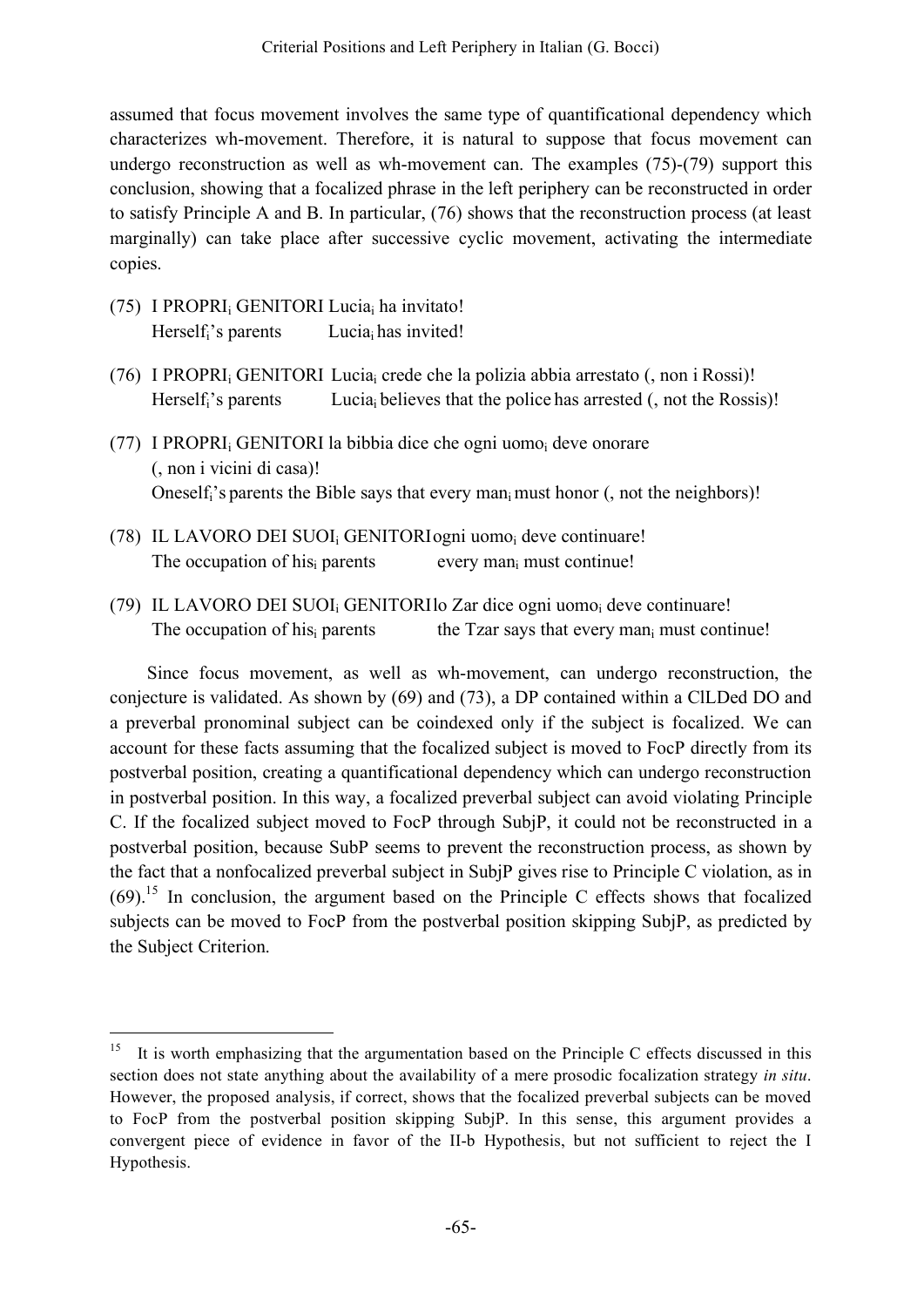#### **4.7. Final Remarks on Preverbal Subject Focalization**

The evidence that we have discussed show that the subject cannot be focalized in its high IP-internal position, i. e. in the specifier of SubjP, and, therefore, the I Hypothesis must be rejected. In other words, a preverbal subject cannot be focalized *in situ* by means of a merely prosodic strategy in which syntax does not play any role. By contrast, the data from Rural Florentine, the results of the "ne"-cliticization test, and the WCO and Principle C effects with regard to ClLDed directs objects substantiate the II-b Hypothesis.

In conclusion, a subject focalized in preverbal position is necessarily moved to the specifier of the focus projection in the left periphery, i. e. FocP, involving a quantificational dependency. The quantificational focus movement can take place only from the postverbal subject position, leaving the variable in this low, predicate-internal position. This conclusion substantiates the Subject Criterion proposed by Rizzi (2004c) and Rizzi & Shlonky (2004), according to which the preverbal position is responsible of the interpretative subject-predicate articulation and, hence, it is a criterial position. As a consequence, Criterial Freezing prevents any further (criterial) movement from SubjP. If the subject must comply with a higher Criterion, as in the case of Wh or Focus movement, then it is forced to move from a predicate-internal position.

#### **5. Concluding remarks**

In this paper, I have investigated two empirical problems, the case of Contrastively Focalized Left Dislocation and the status of the focalized subjects in preverbal position, confronting them with the Criterial approach and the Split CP hypothesis. The empirical data have led to the same conclusion for both cases. The Contrastive Focus interpretation and prosody cannot be assigned - *at least* to the elements in criterial positions (ClLDed Topics and preverbal subjects) - independently of the syntactic projection where the Contrastive Focus feature is encoded. Accordingly, this conclusion is sufficient to discard the idea that in *any* case there is a prosodic focalization strategy which is regardless of the syntactic configuration and able to impose the Contrastive Focus interpretation.

In conclusion, the present investigation provides evidence in favor of the cartographic idea that different discourse properties are encoded in distinct and dedicated syntactic projections. At this point, it is worth speculating which is the theoretical significance of this conclusion. We can translate the cartographic approach in two different versions, a radical formulation and a weak formulation (see also Benincà & Poletto 2004). According to the radical formulation, not only syntax provides a system of dedicated criterial projections to express specific scope-discourse properties at the interfaces, but the scope-discourse properties can be assigned at the interfaces exclusively by means of the relevant syntactic configuration. In this case, the Contrastive Focus interpretation and prosody could be assigned exclusively by means of the syntactic projection FocP where the Contrastive Focus feature is encoded. Consequently, it is to be rejected the idea that there is a purely prosodic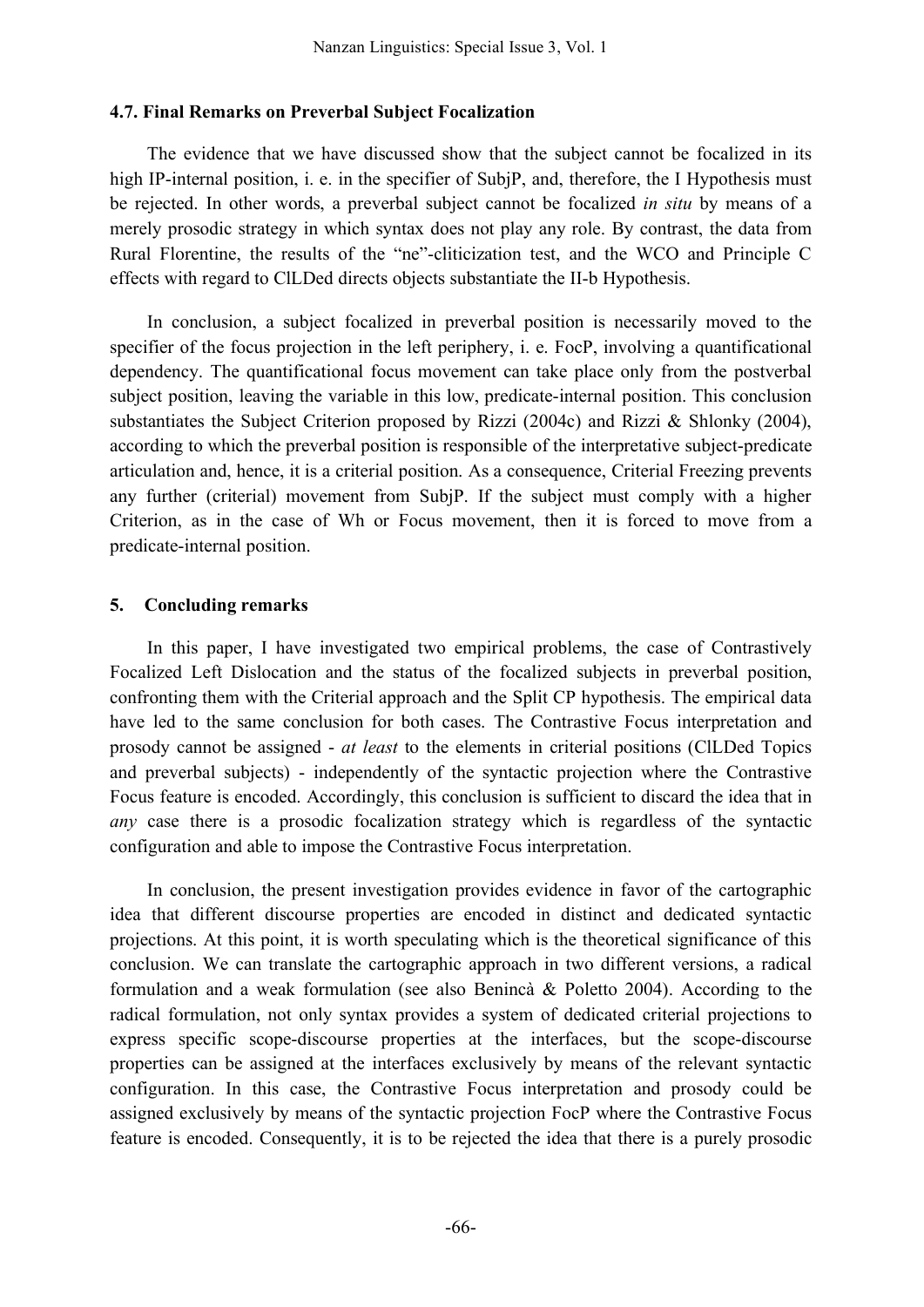strategy able to impose the prosody of Contrastive Focus. This tallies exactly with what I have concluded from the cases of CFLD and focalized subjects. However, it is possible to object that the cases of CFLD and of focalized subjects in preverbal positions cannot provide sufficient evidence in favor of this radical formulation, since these constructions involve *per se* criterial features, as the ones responsible for "topichood" and for the subject-predicate articulation.

As a matter of fact, it is possible to object that syntax provides a dedicated projection to signal the discourse-scope properties of Contrastive Focus at the interfaces, and, at the same time, that there is also a prosodic focalization strategy partially independent of syntax (Benincà & Poletto 2004). According to this second model, any element which occupies a criterial position is specified for some scope-discourse property which must be appropriately interpreted by the interfaces. So, the prosodic focalization strategy cannot apply to preverbal subjects in SubjP or to the elements in TopP, because the interfaces must interpret the properties syntactically encoded in those positions, i.e. the properties of "subject" of the predication and of "topic". Conversely, when an element is not in a criterial position, as a direct object *in situ*, it is not specified with reference to discourse-scope properties in syntax and, hence, the prosodic strategy can apply without giving rise to a clash of properties. This second model cannot be rejected by means of the arguments based on the CFLD constructions and focalized subjects, because these constructions involve *per se* criterial features, as mentioned above. However, it is worth underlining that even this second model cannot be but cartographic, since it assumes that there are syntactic positions dedicated to express scope-discourse properties at the interfaces. As a matter of fact, even if a purely prosodic focalization strategy existed, it should be sensitive to and constrained by syntax, as shown by the conclusion drawn from the properties of CFLD and focalized subjects. So, we can refer to the second model as the weak formulation of the cartographic idea. For the time being, I leave open the discussion concerning the most adequate implementation of the cartographic approach, but I hope to address this issue in future work.

### **References**

- Avesani, C. and M. Vayra (2003) "Broad, Narrow and Contrastive Focus in Florentine Italian." *Proceedings of the 15th International Congress of Phonetic Sciences*.
- Banchi, V. and R. Zamparelli (2004) "Edge Coordinations: Focus and Conjunction Reduction." In D. Adger, C. De Cat and G. Tsoulas, eds., *Peripheries. Syntactic Edges and their Effects*, Kluwer, Dordrecht, 125-154.
- Bayer, J. (2001) "Asymmetry in Emphatic Topicalization." In C. Féry & W. Sternefeld, eds., *Audiatur Vox Sapientiae*, Akademie-Verlag, Berlin, 15-47.
- Belletti, A. (2001) "Inversion as Focalization." In A. Hulk & J.Y. Pollock, eds., *Subject Inversion in Romance and the Theory of Universal Grammar*, Oxford University Press, New York, 60-90.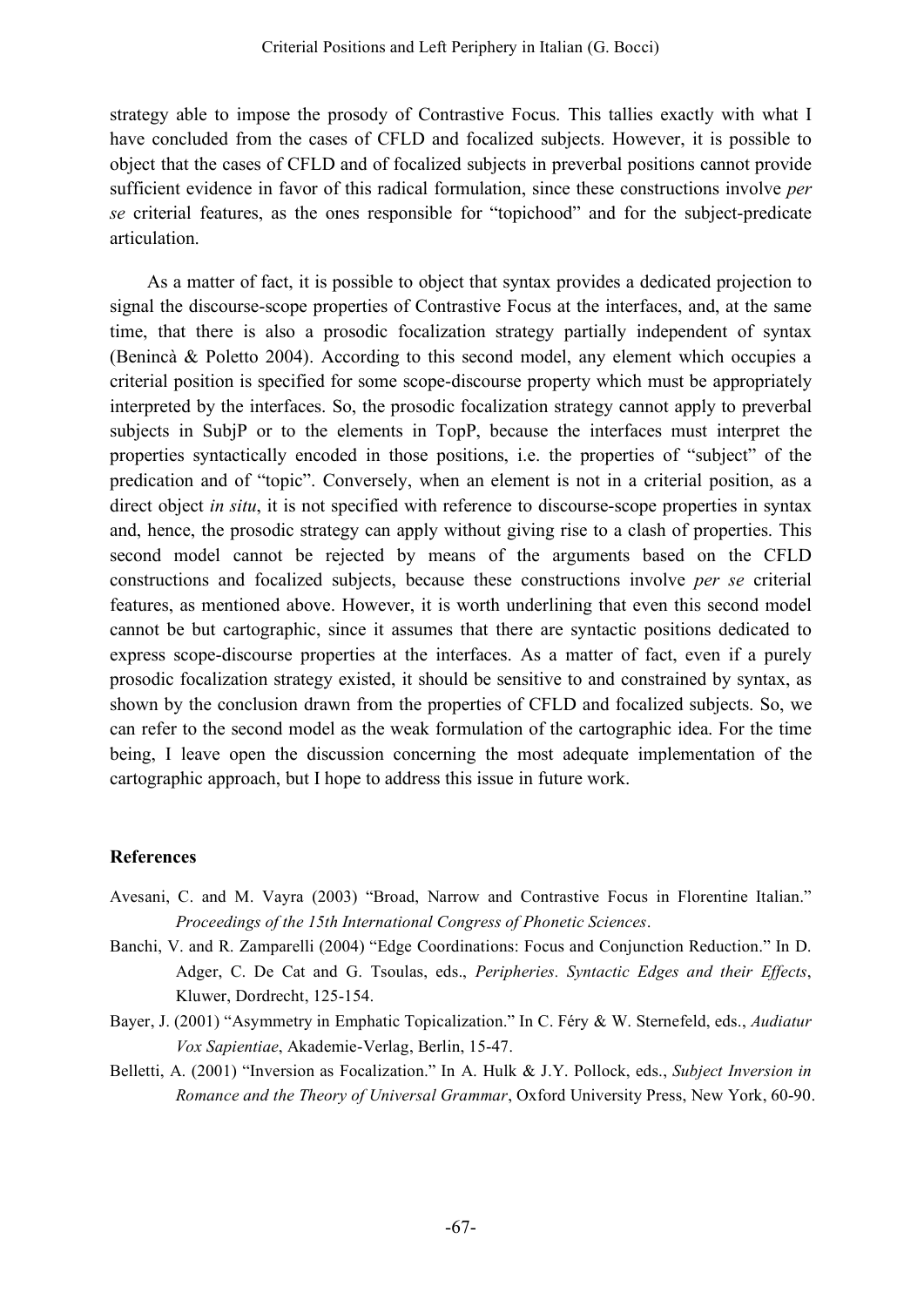- Belletti, A. (2004a) "Aspects of the Low IP Area." In L. Rizzi, ed., *The Structure of IP and CP. The Cartography of Syntactic Structures*, Oxford University Press, New York.
- Belletti, A. (2004b) ed., *Structures and Beyond. The Cartography of Syntactic Structures*, vol. 3, Oxford University Press, New York.
- Belletti, A. and U. Shlonsky (1995) "The Order of Verbal Complements: A Comparative Study." *Natural Language and Linguistic Theory* 13.3, 489-526.
- Benincà, P. (1988) "Costruzioni con Ordine Marcato Degli Elementi." In L. Renzi, ed., *Grande Grammatica Italiana di Consultazione I*, il Mulino, Bologna, 129-145.
- Benincà, P and C. Poletto (2004) "Topic, Focus and V2: Defining the CP Sublayers." In L. Rizzi, ed., *The Structure of IP and CP. The Cartography of Syntactic Structures*, Oxford University Press, New York, 52-75.
- Bocci, G. (2004) "Contrastive Focalization on Topics and Preverbal Subjects in Italian." *Rivista di Grammatica Generativa*.
- Bocci, G. and C. Avesani (2005) "Focus Contrastivo nella Periferia Sinistra della Frase: Un Solo Accento, ma non Solo un Accento." *Proceedings of 2° Convegno Nazionale Associazione Italiana di Scienze della Voce*.
- Bošković, Ž. (2007) "On Successive Cyclic Movement and the Freezing Effect of Feature Checking." unpublished ms., University of Connecticut.
- Brandi, L. and P. Cordin (1981) "Dialetti e Italiano: Un Confronto sul Parametro del Soggetto nullo." *Rivista di Grammatica Generativa* 6, 33-87.
- Brunetti, L. (2003) *A Unification of Focus*, Ph.D. dissertation, University of Florence.
- Büring, D. (1997) *The Meaning of Topic and Focus: The 59th Street Bridge Accent*, Routledge, London.
- Büring, D. (1999) "Topic." In P. Bosch, and R. van der Sandt, eds., *Focus - Linguistic, Cognitive, and Computational Perspectives*, Oxford University Press, New York, 142-165.
- Calabrese, A. (1992) "Some Informal Remarks on Focus and Logical Structures in Italian." In S. Kuno & H. Thrainsson, eds., *Harvard Working Papers in Linguistics,* vol. I, 91-127.
- Cardinaletti, A. (2001) "A Second Thought on Emarginazione: Destressing vs. Right Dislocation." In G. Cinque and G. Salvi, eds., *Current Studies in Italian Syntax, Essays Offered to Lorenzo Renzi*, Elsevier Publisher, Amsterdam, 117-135.
- Cardinaletti, A. (2004) "Toward a Cartography of the Subject Positions." In L. Rizzi ed., *The Structure of IP and CP. The cartography of Syntactic Structures*, Oxford University Press, New York, 115-165.
- Cecchetto, C. (2000) "Doubling Structures and Reconstruction." *Probus* 12, 93-126.
- Cecchetto, C. (2001) "Syntactic or Semantic Reconstruction? Evidence from Pseudoclefts and Clitic Left Dislocation." In C. Cecchetto, G. Chierchia and M. T. Guasti, eds., *Semantic Interfaces*, CSLI publications, Stanford Ca., 90-144.
- Chomsky N. (1976). "Conditions on Rules of Grammar." *Linguistic Analysis* 2, 303–351.
- Chosmky, N. (2001) "Beyond Explanatory Adequacy." In A. Belletti, ed., *Structures and Beyond. The Cartography of Syntactic Structures*, vol. 3, Oxford University Press, New York.
- Cinque, G. (1990) *Types of A' Dependencies*, MIT Press, Cambridge, Mass.
- Cinque, G. (2002) ed. *The Structure of DP and IP, The Cartography of Syntactic Structures*, vol. 1, Oxford University Press, New York.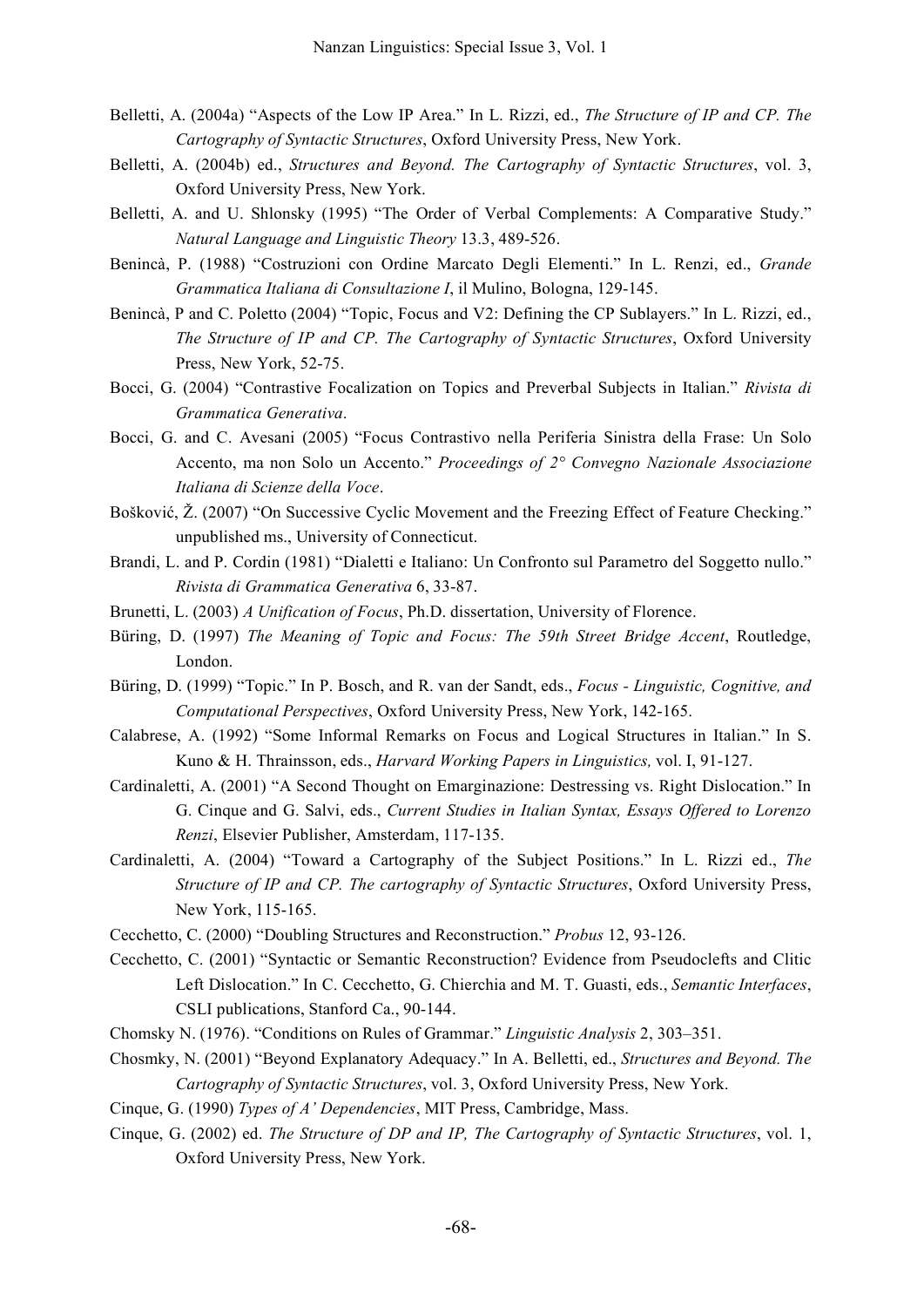Drubig, H.B. (2003) "Toward a Typology of Focus and Focus constructions." *Linguistics* 41, 1-50

- Enç, M. (1991) "The Semantics of Specificity." *Linguistic Inquiry* 22, 1-25.
- Frascarelli, M. (2000) *The Syntax-Phonology Interface in Focus and Topic Constructions in Italian*, Kluwer, Dordrecht.
- Grewendorf, G. (2002) "Left Dislocation as Movement." In S. Mauck and J. Mittelstaedt, eds., *Working Papers in Theoretical Linguistics*, vol. 2, Georgetown University, 31-81.
- Haegeman, L. (2003) "Notes on Long Adverbial Fronting in English and the Left Periphery." *Linguistic Inquiry* 34, 640-649.
- Haegeman, L. (2004) "Topicalization, CLLD and the Left Periphery." In B. Shaer, W. Frey and C. Maienborn, eds., *Proceedings of the Dislocated Elements Workshop ZAS Berlin, November 2003*, ZAS, Berlin.
- Kiss, É. (1998) "Identificational Focus Versus Information Focus." *Language* 74, 245-273.
- Krifka, M. (2006) "Association with Focus Phrases." In V. Molnar and S. Winkler, eds., *The Architecture of Focus*, Mouton de Gruyter, New York, 105-136.
- Lasnik, H. and T. Stowell (1991) "Weakest Crossover." *Linguistic Inquiry* 22, 687-720.
- Munaro, N. and C. Poletto (2002) "Ways of Clausal Typing." *Rivista di Grammatica Generativa* 27, 87-106.
- Obenauer, H.G. and C. Poletto (2000) "Rhetorical Wh-phrases in the Left Periphery of the Sentence." *University of Venice Working Papers in Linguistics* 10.
- Poletto, C. (2000) "The Higher Functional Field." Oxford University Press, New York.
- Poletto, C. and J. Y. Pollock (2004) "On the Left Periphery of Some Romance Wh-questions." In L. Rizzi, ed., *The Structure of CP and IP – The Cartography of Syntactic Structures,* vol.2, Oxford University Press, New York, 251-296.
- Rizzi, L. (1982) *Issues in Italian Syntax*, Foris, Dordrecht.
- Rizzi, L. (1997) "The Fine Structure of the Left Periphery." In L. Haegeman, ed., *Elements of Grammar*, Kluwer, Dordrecht, 281-337.
- Rizzi, L. (2001a) "On the Position Interrogative in the Left periphery of the Clause." In G. Cinque and G. Salvi, eds., *Current Studies in Italian Syntax. Essays offered to Lorenzo Renzi*, Elsevier, Amsterdam, 70-107.
- Rizzi, L. (2001b) "Reconstruction, Weak Island Sensitivity and Agreement." In C. Cecchetto, G. Chierchia and M. T. Guasti, eds., *Semantic Interfaces*, CSLI publications, Stanford University, Stanford, Ca., 145-177.
- Rizzi, L. (2004a) ed. *The Structure of CP and IP – The Cartography of Syntactic Structures*, vol.2. Oxford University Press, New York.
- Rizzi, L. (2004b) "On the Cartography of Syntactic Structures." In L. Rizzi, ed., *The Structure of CP and IP – The Cartography of Syntactic Structures*, vol.2, Oxford University Press, New York, 3-15.
- Rizzi, L. (2004c) "On the Form of Chains: Criterial Positions and ECP Effects." unpublished ms., University of Siena.
- Roberts, I. (2001) "Head Movement." In M. Baltin and C. Collins, eds., *A Handbook of Contemporary Syntactic Theory*, Blackwell, Oxford, 113-147.
- Vallduví, E. and M. Vilkuna (1998) "On Rheme and Contrast." In P. Culicover, and L. McNally, eds.,*. The Limits of Syntax*, *Syntax and Semantics* 29, Academic Press, New York, 79-108.